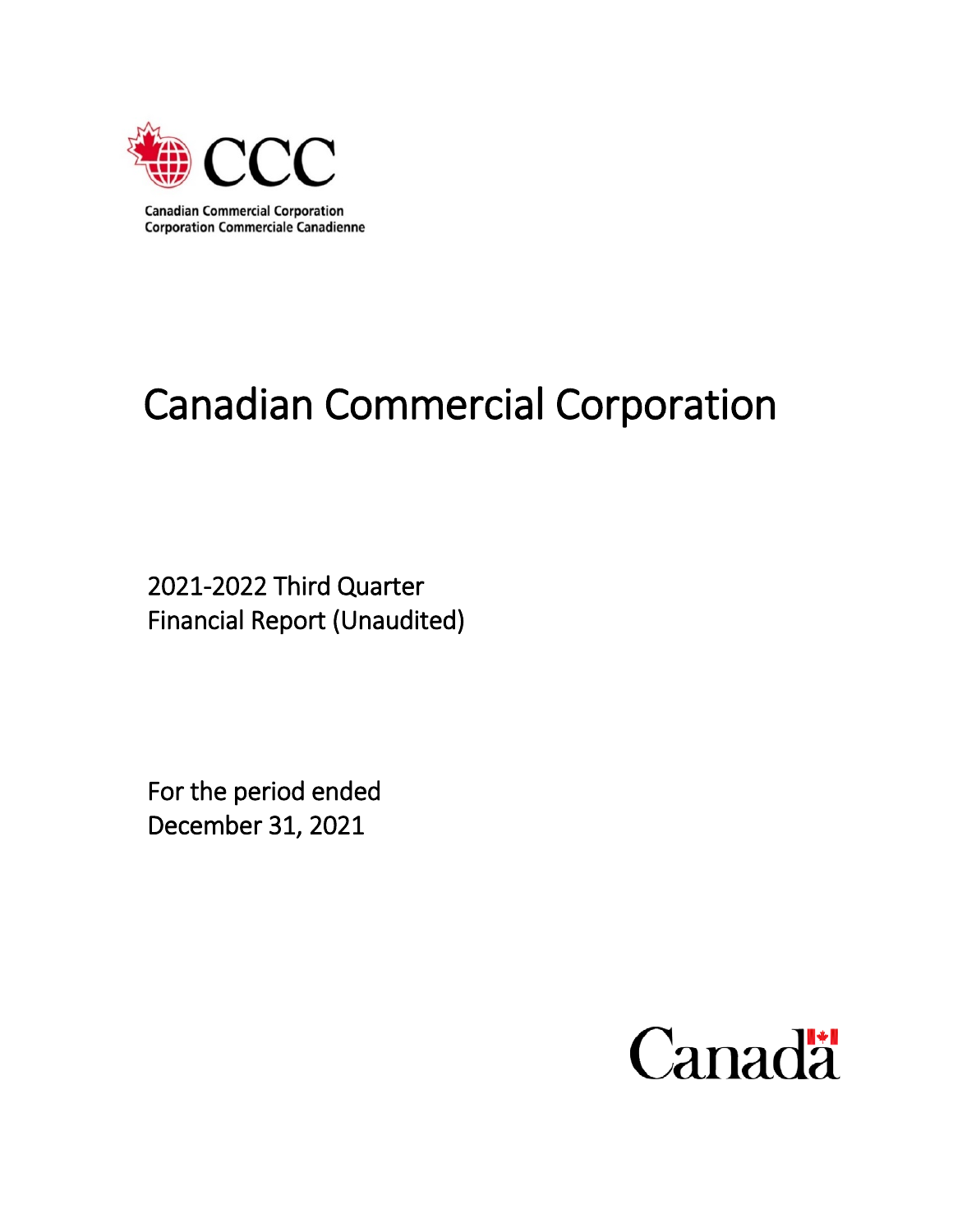# **TABLE OF CONTENTS**

| 1.              |  |
|-----------------|--|
| 2.              |  |
| 3.              |  |
| 4.              |  |
| 5.              |  |
| 6.              |  |
| 7.              |  |
| 8.              |  |
| 9.              |  |
| 10 <sub>1</sub> |  |
| 11.             |  |
| 12.             |  |
| 13.             |  |
| 14.             |  |
| 15.             |  |
| 16.             |  |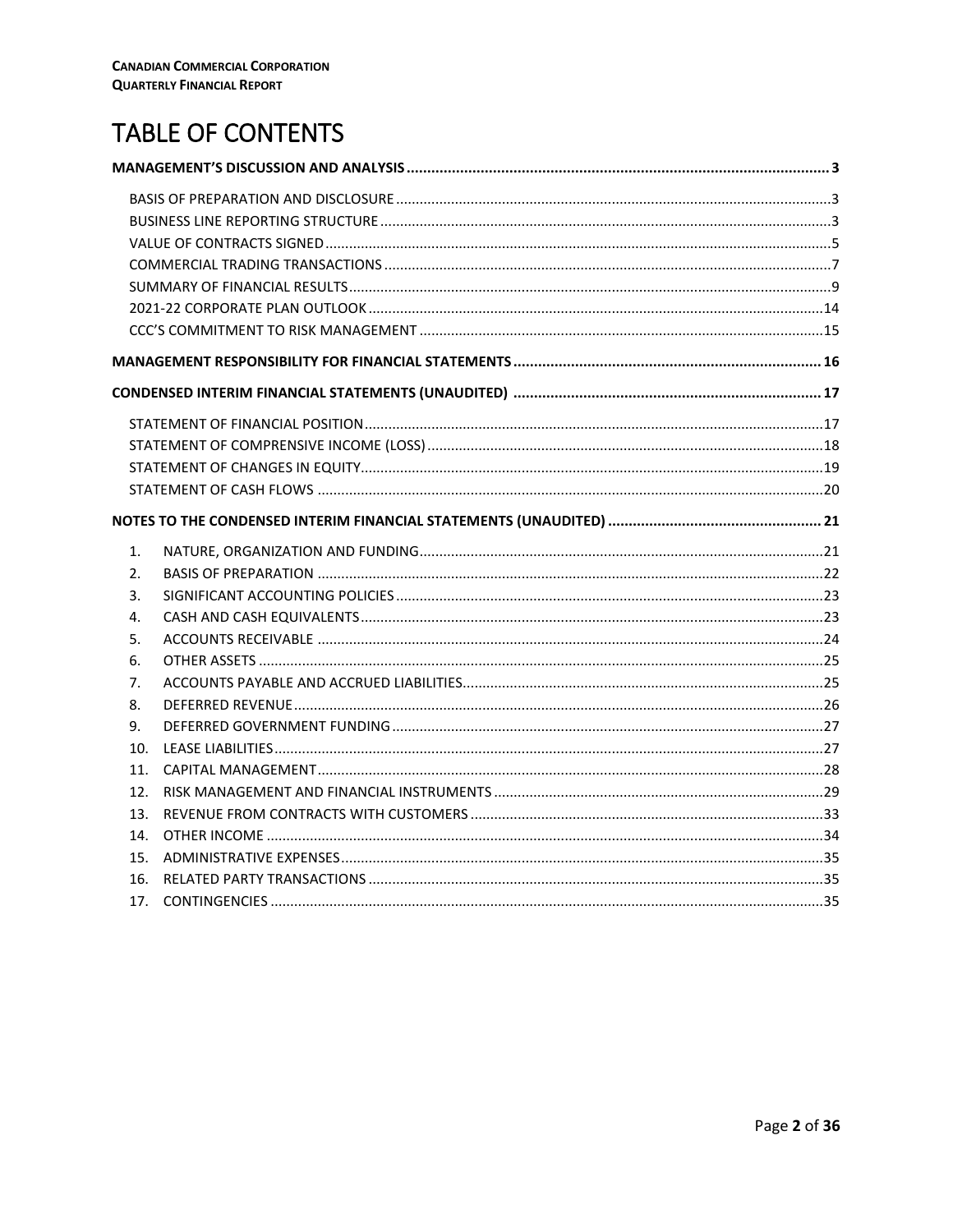# <span id="page-2-0"></span>MANAGEMENT'S DISCUSSION AND ANALYSIS

# <span id="page-2-1"></span>**BASIS OF PREPARATION AND DISCLOSURE**

The following management's discussion and analysis ("MD&A") was prepared in accordance with the Treasury Board of Canada's Directive on Accounting Standards: GC 5200 Crown Corporations Quarterly Financial Reports and is not intended to be a full MD&A. It should be read in conjunction with the Corporation's Annual report and audited annual financial statements and accompanying notes for the year ended March 31, 2021. All amounts presented are in Canadian dollars unless otherwise specified.

This document contains projections and other forward-looking statements regarding future events. Such statements require management to make assumptions that are subject to risk and uncertainty. Consequently, actual results may differ materially from expectations expressed in forward-looking statements. These risks and uncertainties are discussed in the risk section following the financial analysis.

The financial statements have been prepared in accordance with International Financial Reporting standards ("IFRS") as issued by the International Accounting Standards Board ("IASB") as reference for Generally Accepted Accounting Principles ("GAAP"). In the following discussion, the Corporation also uses certain non-GAAP financial measures, such as the Value of Contracts Signed ("VCS") and Commercial Trading Transactions ("CTT"), to evaluate its performance. Non-GAAP measures are defined and qualified when presented.

Historically, large contracts have materially affected the Corporation's financial statements, causing significant variations in certain year-over-year amounts on the Statement of Financial Position and the Statement of Comprehensive Income (Loss). The most significant of these contracts is the multi-year, multi-billion-dollar Armoured Brigades Program ("ABP") contract. Due to the magnitude of this contract, the ABP has been presented separately in certain sections of the MD&A.

# <span id="page-2-2"></span>**BUSINESS LINE REPORTING STRUCTURE**

CCC has three business lines which engage the exporting capabilities of small, medium, and large Canadian companies from across diverse sectors of the economy. Through these business lines, the Corporation supports the pursuit of business deals in government procurement markets around the world. The Corporation delivers value through government-to-government ("G2G") contracting arrangements, where CCC enters into a prime contract with an international government buyer - guaranteeing delivery of goods and services - and enters into a domestic contract with a Canadian company to supply and fulfill the contractual terms and conditions and covering its risks by a widely constructed and full indemnification clause. The Corporation conducts all performance oversight and financial administration of these arrangements and helps to mitigate the buyers' risk, thereby providing an added incentive to procure from Canada. The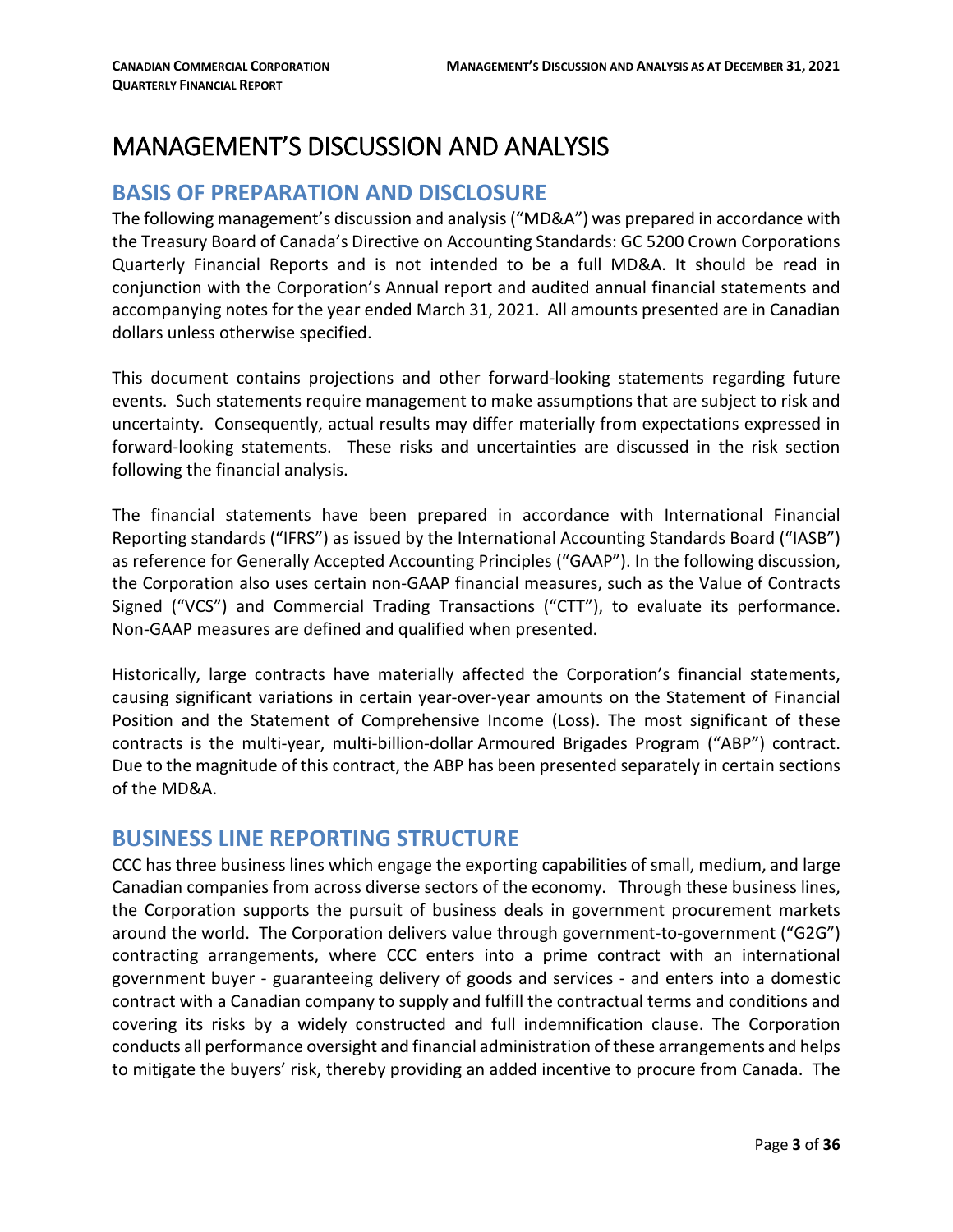Corporation also assists Government of Canada departments and agencies to fulfill complex purchasing needs related to various international commitments and programs.

#### **International Prime Contracting (IPC)**

The Corporation's International Prime Contracting ("IPC") business line is a fee-based for profit service involving the establishment of G2G contracts with foreign government buyers.

The Corporation works with Canadian exporters of all sizes, across a diversified number of Canadian industrial sectors and focuses its efforts in five priority sectors: Aerospace, Clean Technology ("Cleantech"), Construction and Infrastructure, Defence and Information and Communications Technology ("ICT"). These growth sectors reflect priority areas for foreign buyers and align with the Government of Canada's progressive trade and investment agenda. The goal of these business activities is to increase the number of exporters that CCC serves while also supporting a wide range of Government of Canada priorities**.** Canadian exporters are internationally recognized as leaders in Aerospace and have specialized Cleantech expertise in areas of public utilities, transportation, and water management systems. Construction and Infrastructure is focused on international projects in emerging and developing markets and Defence relates to the export of goods and services for global defence and security. ICT includes concessions contracts that include the establishment of lotteries by a Canadian exporter on behalf of foreign governments to generate revenues used to help relieve poverty and support social programs abroad. The business activities from all other industries are classified as Other which includes the export of agricultural products.

#### **Defence Production Sharing Agreement (DPSA)**

CCC supports significant Canadian export activity under the Defence Production Sharing Agreement ("DPSA"). The DPSA is CCC's core public policy mandate, which enables Canadian exporters to compete for contracts as part of the U.S. Department of Defense ("DoD") domestic supply base. Enabling access in this manner provides Canadian exporters with business opportunities that drive exports and jobs in Canada, while generating economic benefits in both Canada and the U.S. CCC does not charge fees for services provided under the DPSA.

#### **Sourcing**

CCC assists Government of Canada departments and agencies in efficiently fulfilling urgent and complex procurement needs. This involves sourcing goods and services to meet a variety of international commitments or programming needs. CCC charges a fee to cover its costs to manage these programs.

Additionally, on behalf of Global Affairs Canada ("GAC"), CCC manages 10 Canadian Trade Offices in China. These offices, located in China's rapidly developing second-tier cities, provide support to Canadian companies seeking to enter the Chinese market, while also providing a costeffective trade representation solution for GAC. CCC recovers all of its costs from this program and charges a fee to GAC for its services.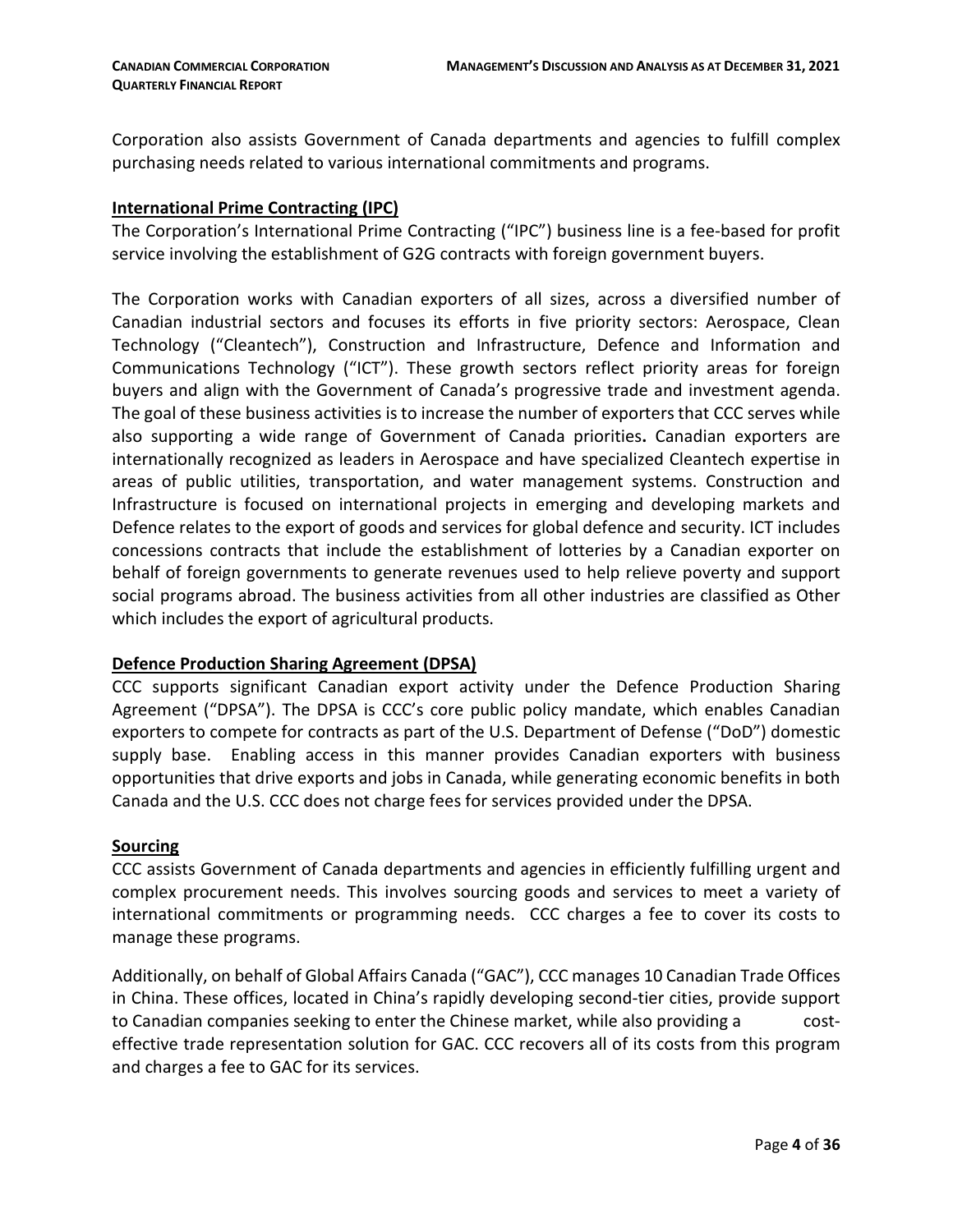#### **Small and medium sized enterprises (SMEs)**

Small-and-medium-enterprises ("SMEs") from across Canadian industrial sectors are an important part of CCC's IPC, DPSA, and Sourcing activities. CCC supports the development of trade between SME exporters and foreign government buyers by forging connections, lowering transactional risks and providing access to new and emerging international markets. Consistent with Global Affairs Canada, CCC defines SMEs as Canadian companies with less than 500 employees. Where appropriate, comparative SME figures have been reclassified to align with this definition. $^1$  $^1$ 

# <span id="page-4-0"></span>**VALUE OF CONTRACTS SIGNED**

VCS is a non-GAAP measure used by the Corporation that represents the value of contracts and amendments signed in a given period. It measures the total value of goods or services to be delivered over the entire duration of a contract and hence, represents the full contract value when the contract is signed.

The tables below present the VCS by business line for the three and nine month periods ended December 31, 2021 and 2020.

|                                |                                       |         |  |         |        | For the three months ended December 31. |             | For the nine months ended December 31. |         |         |         |           |           |       |            |     |  |
|--------------------------------|---------------------------------------|---------|--|---------|--------|-----------------------------------------|-------------|----------------------------------------|---------|---------|---------|-----------|-----------|-------|------------|-----|--|
|                                |                                       |         |  |         |        |                                         |             |                                        |         |         |         |           |           |       | % of Total |     |  |
| VCS by business line (\$000's) | 2021<br>2020<br>\$ Change<br>% Change |         |  |         |        |                                         |             | 2021                                   |         | 2020    |         | \$ Change | % Change  | 2021  | 2020       |     |  |
| <b>IPC</b>                     |                                       |         |  |         |        |                                         |             |                                        |         |         |         |           |           |       |            |     |  |
| Core IPC                       |                                       | 170.598 |  | 12.177  |        | 158.421                                 | $>100\%$ \$ |                                        | 193,178 |         | 66.302  |           | 126.876   | >100% | 20%        | 7%  |  |
| Concessions                    |                                       | 37,877  |  | 46.297  |        | (8,420)                                 | (18%)       |                                        | 150,575 |         | 105,010 |           | 45,565    | 43%   | 15%        | 12% |  |
| <b>DPSA</b>                    |                                       | 213,533 |  | 271,498 |        | (57, 965)                               | (21%)       |                                        | 629,261 |         | 726.746 |           | (97, 485) | (13%) | 65%        | 80% |  |
| Sourcing                       |                                       | 428     |  | 3,914   |        | (3,486)                                 | (89%)       |                                        | 721     |         | 12,868  |           | (12, 147) | (94%) | $1\%$      | 1%  |  |
| <b>Total</b>                   | 333.886<br>422.436                    |         |  |         | 88,550 | 27% \$                                  |             | 973,735                                |         | 910.926 |         | 62,809    | 7%        | 100%  | 100%       |     |  |

The above figures include VCS with SMEs as follows:

|                          | For the three months ended December 31. |  |            |  |           |             | For the nine months ended December 31, |         |  |         |           |           |          |            |      |  |
|--------------------------|-----------------------------------------|--|------------|--|-----------|-------------|----------------------------------------|---------|--|---------|-----------|-----------|----------|------------|------|--|
|                          |                                         |  |            |  |           |             |                                        |         |  |         |           |           |          | % of Total |      |  |
| SME VCS by business line |                                         |  |            |  |           |             |                                        |         |  |         |           |           |          |            |      |  |
| (5000's)                 | 2021                                    |  | 2020       |  | \$ Change | % Change    |                                        | 2021    |  | 2020    | \$ Change |           | % Change | 2021       | 2020 |  |
| <b>IPC</b>               |                                         |  |            |  |           |             |                                        |         |  |         |           |           |          |            |      |  |
| Core IPC                 | 138,819                                 |  | $8,255$ \$ |  | 130,564   | $>100\%$ \$ |                                        | 160.207 |  | 71.461  |           | 88.746    | >100%    | 44%        | 23%  |  |
| <b>DPSA</b>              | 23.236                                  |  | 57,732     |  | (34, 496) | (60%)       |                                        | 205,408 |  | 226,991 |           | (21, 583) | (10%)    | 56%        | 73%  |  |
| Sourcing                 | 60                                      |  | 3,908      |  | (3,848)   | (98%)       |                                        | 321     |  | 11,520  |           | (11, 199) | (97%)    | $<1\%$     | 4%   |  |
| Total                    | 162.115                                 |  | 69,895     |  | 92,220    | $>100\%$ \$ |                                        | 365.936 |  | 309.972 |           | 55,964    | 18%      | 100%       | 100% |  |

Total VCS for the three month period ended December 31, 2021 increased by \$88.6 million or 27% compared to the same period in the prior year. This was driven by an increase in VCS of \$158.4 million from the Core IPC business line which was offset by a combined decrease of \$69.9 million across all other business lines.

<span id="page-4-1"></span> <sup>1</sup> Prior to fiscal year 2021-2022, SMEs were defined as Canadian companies with <500 employees, <\$50 million in revenue, and with a SME parent (if applicable).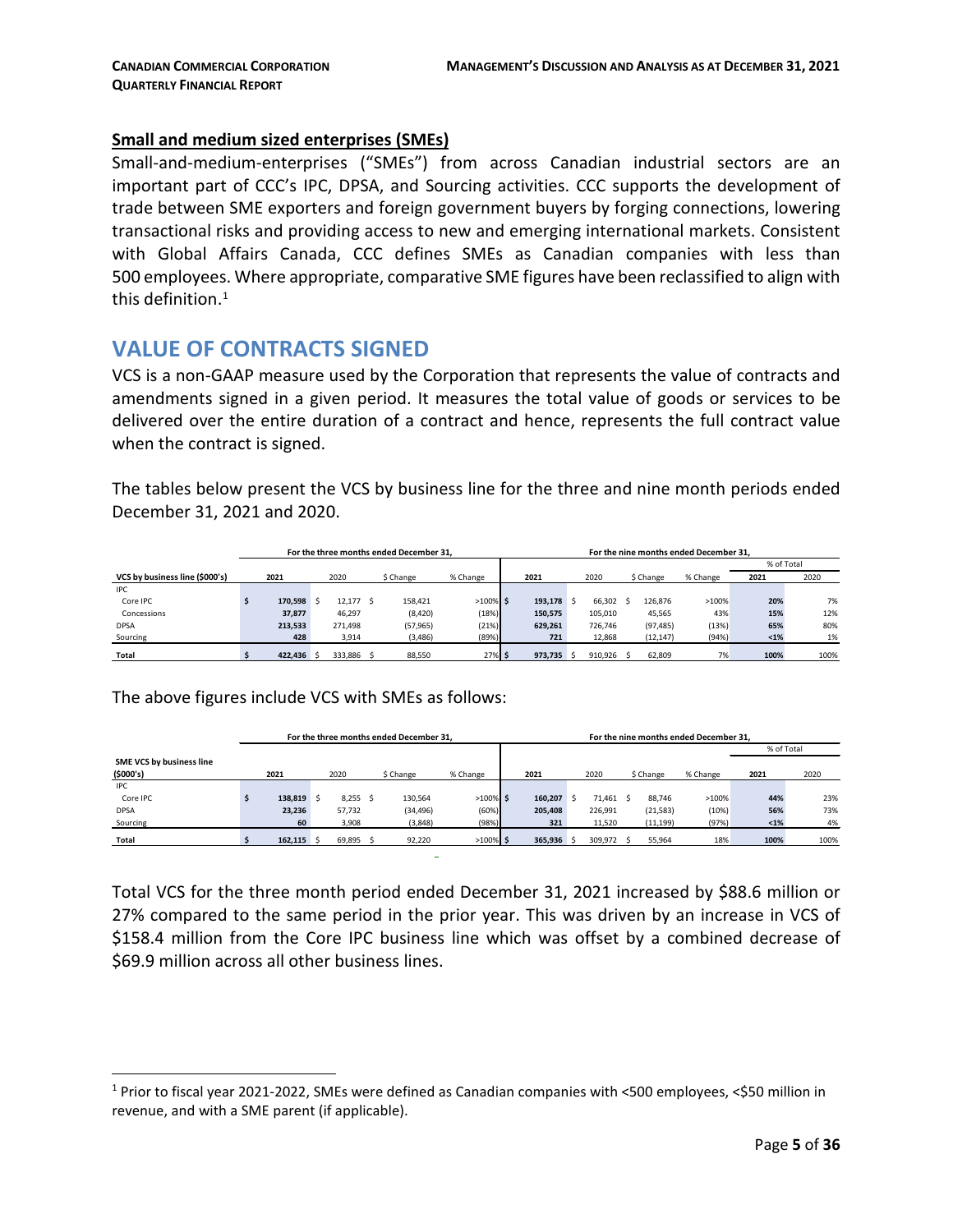The year-to-date VCS as at December 31, 2021 increased by \$62.8 million or 7% compared to prior year which was the net result of a combined increase of \$172.4 million from Core IPC and Concessions which was partially offset by a combined VCS decrease of \$109.6 million from DPSA and Sourcing.

Total SME VCS increased for both three and nine month periods ended December 31, 2021 compared to prior year. These results were driven by increases in SME VCS from the Core IPC business line which were offset by decreases in SME VCS from DPSA and Sourcing.

The sales cycle for international government contracting is often measured in years, and can be directly impacted by foreign political, economic and geo-political events beyond the control of CCC. This results in a business cycle that is difficult to predict accurately and repeat consistently.

The graph below presents the VCS by sector for the nine months ended December 31, 2021.



# **VCS BY SECTOR (IN \$000'S AND %)**

- ICT VCS of \$308.3 million were primarily from DPSA (\$156.6 million) as well as the Concessions business line (\$150.6 million).
- Aerospace VCS of \$193.6 million were from DPSA.
- Defence VCS of \$216.1 million were primarily from DPSA (\$183.6 million) as well as from the Core IPC business line related to procurement and delivery of light armoured vehicles to Chile (\$31.4 million).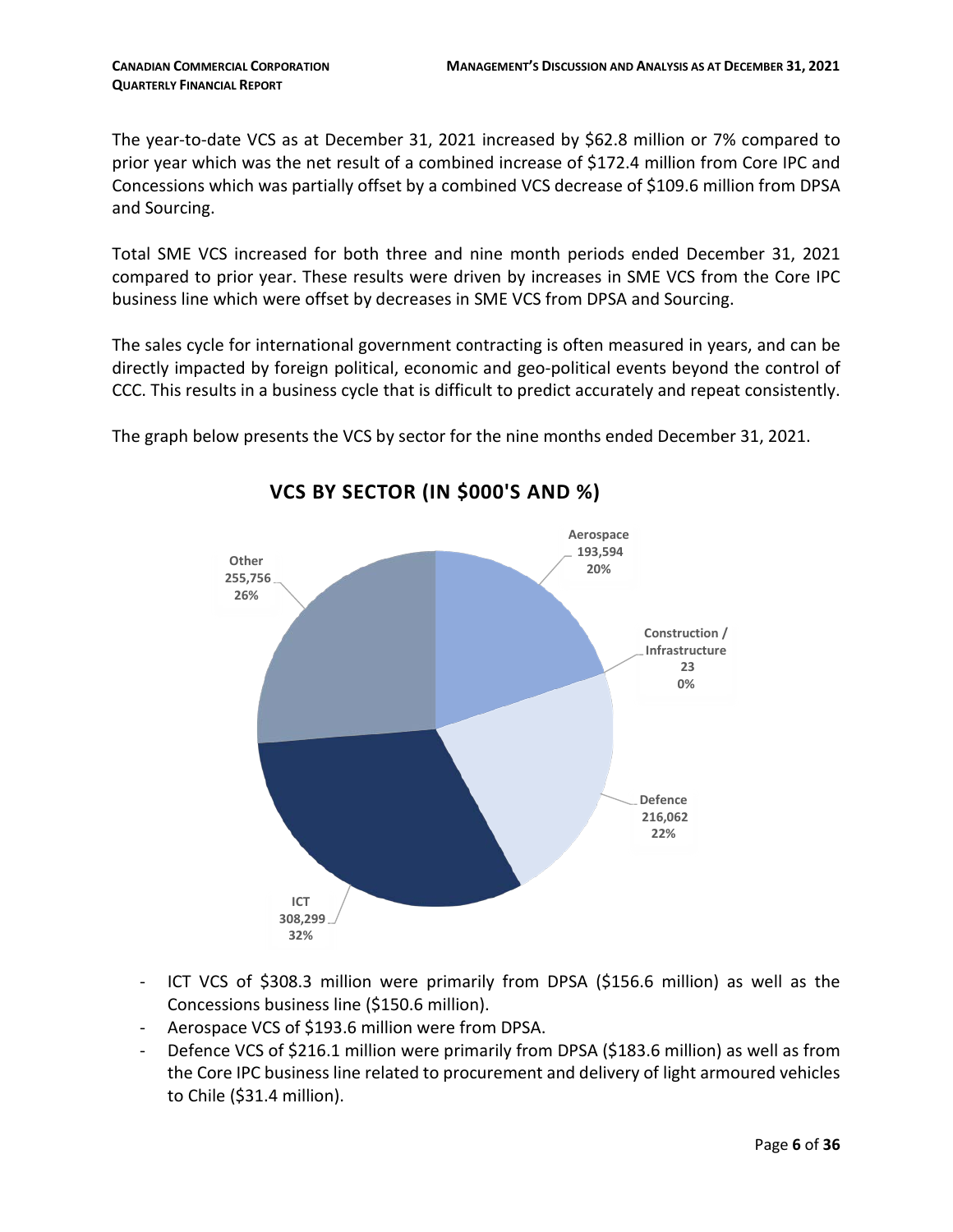- VCS of \$255.8 million classified within the "Other" category were from DPSA (\$95.5 million) as well as from Core IPC (\$160.2 million). The Core IPC VCS is related primarily to the sale of potash to Bangladesh (\$145.3 million) and business activities in support of the agricultural sector in Cuba (\$14.7 million).

# <span id="page-6-0"></span>**COMMERCIAL TRADING TRANSACTIONS**

Commercial Trading Transactions ("CTT") is a non-GAAP measure used by the Corporation that represents the value of goods and services delivered under contract during the reporting period (i.e., an economic activity measure). Given the Corporation's status as an agent for reporting under International Financial Reporting Standards, CTT is not recognized as revenue. The Corporation continues to capture CTT data since this is a measure of the Corporation's impact on the Canadian economy.

The tables below reflect CTT by business line for the three and nine month periods ended December 31, 2021 and 2020.

|                                |                | For the three months ended December 31. |           |          |          |            |           | For the nine months ended December 31. |           |          |            |         |
|--------------------------------|----------------|-----------------------------------------|-----------|----------|----------|------------|-----------|----------------------------------------|-----------|----------|------------|---------|
|                                |                |                                         |           |          |          |            |           |                                        |           |          | % of Total |         |
| CTT by business line (\$000's) | 2021           | 2020                                    | \$ Change | % Change |          | 2021       | 2020      |                                        | \$ Change | % Change | 2021       | 2020    |
| <b>IPC</b>                     |                |                                         |           |          |          |            |           |                                        |           |          |            |         |
| Core IPC                       | $81,773$ \$    | 72.390 \$                               | 9,383     | 13%      | <b>s</b> | 133,686 \$ | 149.131   |                                        | (15, 445) | (10%)    | 6%         | 7%      |
| Concessions                    | 37.877         | 46,297                                  | (8,420)   | (18%)    |          | 150.575    | 105.010   |                                        | 45,565    | 43%      | 7%         | 5%      |
| <b>DPSA</b>                    | 196.023        | 235,283                                 | (39, 260) | (17%)    |          | 600.463    | 653,599   |                                        | (53, 136) | (8%)     | 29%        | 31%     |
| Sourcing                       | 1.700          | 7,500                                   | (5,800)   | (77%)    |          | 10.461     | 16.899    |                                        | (6, 438)  | (38%)    | $1\%$      | $< 1\%$ |
| <b>Total excluding ABP</b>     | $317.373$ \$   | 361.470 \$                              | (44, 097) | (12%)    |          | 895,185 \$ | 924.639   |                                        | (29, 454) | (3%)     | 43%        | 44%     |
| ABP                            | 1.200.810      | 502.437                                 | 698.373   | >100%    |          | 1.200.810  | 1,198,078 |                                        | 2.732     | <1%      | 57%        | 56%     |
| <b>Total including ABP</b>     | $1,518,183$ \$ | 863,907                                 | 654,276   | 76%      |          | 2,095,995  | 2,122,717 |                                        | (26, 722) | (1%)     | 100%       | 100%    |

The above figures include CTT with SMEs as follows:

|                                    |             | For the three months ended December 31. |        | For the nine months ended December 31. |             |  |            |  |         |  |           |          |            |      |  |
|------------------------------------|-------------|-----------------------------------------|--------|----------------------------------------|-------------|--|------------|--|---------|--|-----------|----------|------------|------|--|
|                                    |             |                                         |        |                                        |             |  |            |  |         |  |           |          | % of Total |      |  |
| SME CTT by business line (\$000's) | 2021        |                                         | 2020   | \$ Change                              | % Change    |  | 2021       |  | 2020    |  | \$ Change | % Change | 2021       | 2020 |  |
| <b>IPC</b>                         |             |                                         |        |                                        |             |  |            |  |         |  |           |          |            |      |  |
| Core IPC                           | $81,415$ \$ |                                         | 18,224 | 63.191                                 | $>100\%$ \$ |  | 127.826 \$ |  | 42.879  |  | 84.947    | >100%    | 40%        | 17%  |  |
| <b>DPSA</b>                        | 61.185      |                                         | 62,904 | (1,719)                                | (3%)        |  | 184,068    |  | 202,522 |  | (18, 454) | (9%)     | 58%        | 79%  |  |
| Sourcing                           | 370         |                                         | 4,724  | (4, 354)                               | (92%)       |  | 7,635      |  | 11,243  |  | (3,608)   | (32%)    | 2%         | 4%   |  |
| Total                              | 142.970     |                                         | 85.852 | 57,118                                 | 67%         |  | 319,529    |  | 256,644 |  | 62,885    | 25%      | 100%       | 100% |  |

Total CTT for the three month period ended December 31, 2021 increased by \$654.3 million or 76% compared to the same period in the prior year. This result was primarily driven by an increase in CTT of \$698.4 million from the ABP while all other business lines combined for a net decrease of \$44.1 million.

The year-to-date CTT as at December 31, 2021 decreased by \$26.7 million or 1% compared to prior year. This was the net result of a combined decrease in CTT of \$75.0 million across all business lines except for Concessions and ABP which had increases of \$45.6 million and \$2.7 million, respectively.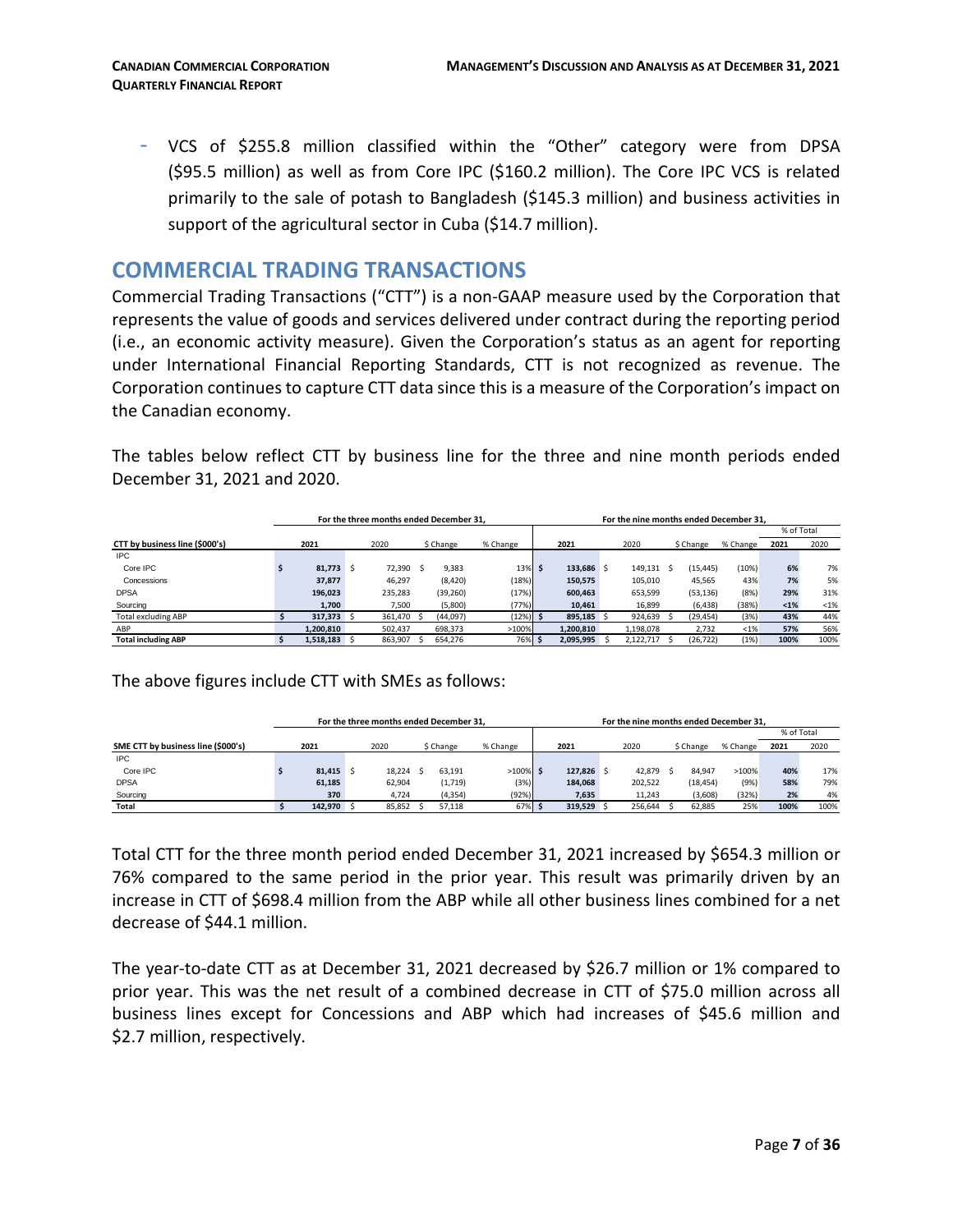Total CTT with SMEs increased for both three and nine month periods ended December 31, 2021 compared to prior year. These results were driven by increases in SME CTT from the Core IPC business line which were offset by decreases in SME CTT from DPSA and Sourcing.

CTT have variations when comparing year-over-year results, which is reflective of the timing of specific contract requirements and associated delivery schedules. Furthermore, CTT for fiscal 2021-2022 continues to be impacted by the Coronavirus 2019 (COVID-19) pandemic as some activities and deliveries were delayed due to disruptions in the supply chain and foreign buyers focusing on their domestic response to COVID-19. Overall, CTT trends in a similar direction to VCS for contracts related to the DPSA and Concessions. This is due to the more regular and consistent year-over-year VCS results for these contracts. In contrast, given the irregular nature of international contracts, CTT in the Core IPC and Sourcing business lines will often trend in different directions than VCS signed in the same year.

The graph below presents the CTT by sector for the nine months ended December 31, 2021 excluding the ABP.



**CTT BY SECTOR (IN \$000'S AND %)**

- ICT CTT of \$287.9 million were primarily from the Concessions business line (\$150.6 million) as well as from DPSA (\$134.6 million).
- Aerospace CTT of \$155.0 million were from DPSA (\$133.1 million) and from the Core IPC business line related to aircraft sales to Morocco (\$21.9 million).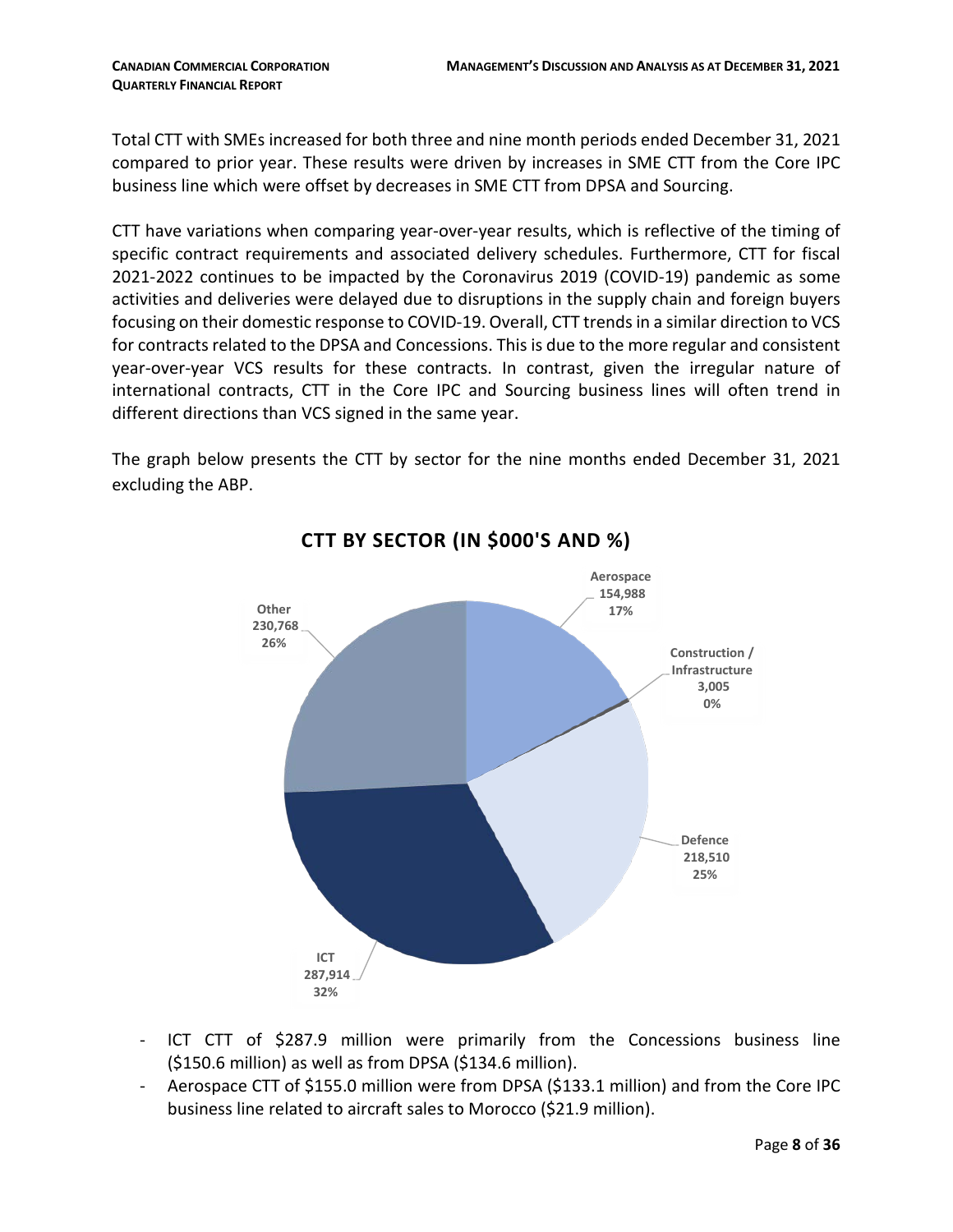- Defence CTT of \$218.5 million were primarily from DPSA (\$215.1 million). Additionally, CTT related to the ABP of \$1.2 billion are also part of the Defence sector. However, due to its magnitude, it is not presented in the graph above.
- CTT classified within the "Other" sector of \$230.8 million were from DPSA (\$115.3 million) and the Core IPC business line (\$105.6 million). The Core IPC CCT's are related primarily to the sale of potash to Bangladesh (\$92.5 million) and business activities in support of the agricultural and tourism sectors in Cuba (\$13.0 million). Additionally, the "Other" sector also includes Sourcing CTT of \$9.9 million related to the provision of personal protective equipment and mobile diagnostic laboratories in Africa in response to COVID-19.

# <span id="page-8-0"></span>**SUMMARY OF FINANCIAL RESULTS**

A discussion of CCC's financial highlights for the three and nine month periods ended December 31, 2021, follows.

The April 2021 budget release from the Government of Canada included annual funding of \$13.0 million for CCC to cover the costs of delivering Canada's commitment under the DPSA commencing in fiscal year 2021-2022. The funding will assist CCC to maximize both the number of exporters served and economic value of transactions to Canada related to the DPSA.

### **Statement of Comprehensive Income discussion**

|                                 |       |       | For the three months ended December 31. |           | For the nine months ended December 31. |               |  |            |          |          |          |  |
|---------------------------------|-------|-------|-----------------------------------------|-----------|----------------------------------------|---------------|--|------------|----------|----------|----------|--|
| Net profit (loss) (\$000's)     | 2021  | 2020  | \$ Change                               | % Change  |                                        | 2021          |  | 2020       | S Change |          | % Change |  |
| Fees for service revenue        | 9,057 | 5,532 | 3,525                                   | 64% S     |                                        | 11,666        |  | 12,885     |          | (1, 219) | (9%)     |  |
| Finance and Other income        | 104   | 104   |                                         | 0%        |                                        | 275           |  | 350        |          | (75)     | (21%)    |  |
| Government funding              | 3,566 | 4,000 | (434)                                   | (11%)     |                                        | 9,688         |  | 4,000      |          | 5,688    | >100%    |  |
| Expenses                        | 6,245 | 5,856 | 389                                     | 7%        |                                        | 18,522        |  | 17.665     |          | 857      | 5%       |  |
| Gain (loss) on foreign exchange |       | (378) | 380                                     | >100%     |                                        |               |  | (487)      |          | 494      | >100%    |  |
| Net profit (loss)               | 6.484 | 3.402 | 3.082                                   | $91\%$ \$ |                                        | $3.114 \pm 5$ |  | $(917)$ \$ |          | 4,031    | >100%    |  |

For the three month period ended December 31, 2021, the Corporation recorded a net profit of \$6.5 million, an improvement of \$3.1 million compared to the prior year net profit for the same period. The favourable variance was primarily driven by an increase in Fees for service revenue (\$3.5 million) and the favourable variance related to foreign exchange (\$380 thousand) which were offset by an increase in expenses (\$389 thousand) and lower funding recognized from the Government of Canada (\$434 thousand).

The year-to-date profit of \$3.1 million as at December 31, 2021 represents a favourable variance of \$4.0 million compared to the prior year year-to-date net loss of \$917 thousand. This was the net result of higher year-to-date funding recognized from the Government of Canada (\$5.7 million) and the favourable variance related to foreign exchange (\$494 thousand) which were partially offset by lower Fees for service revenue (\$1.2 million), lower finance and other income (\$75 thousand) and higher year-to-date expenses (\$857 thousand) compared to prior year.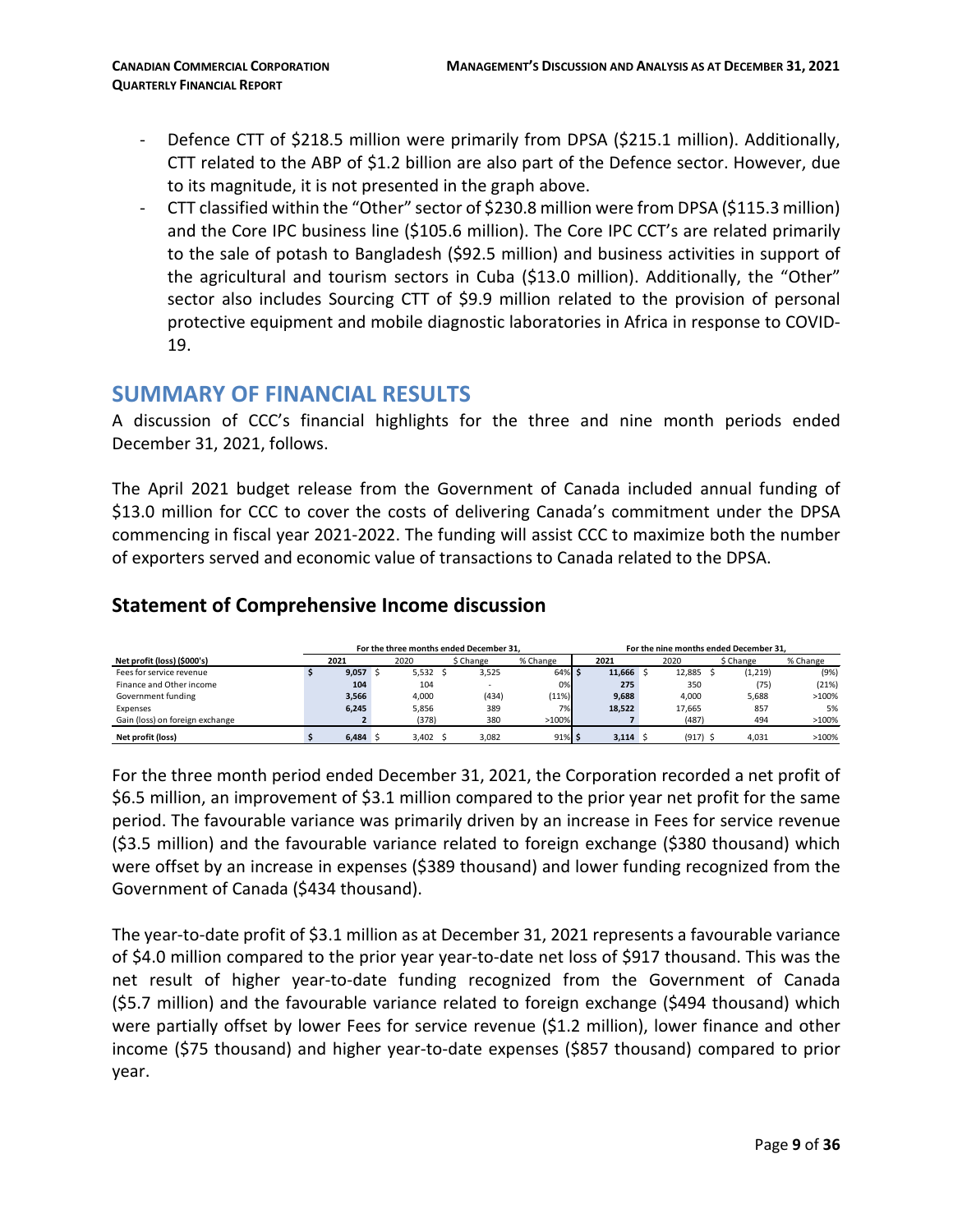#### *Revenues*

*Fees for service by business line*

|                                   |       |       | For the three months ended December 31. |            |          |      |              | For the nine months ended December 31. |          |            |      |  |
|-----------------------------------|-------|-------|-----------------------------------------|------------|----------|------|--------------|----------------------------------------|----------|------------|------|--|
|                                   |       |       |                                         |            |          |      |              |                                        |          | % of Total |      |  |
| Fees for service by business line |       |       |                                         |            |          |      |              |                                        |          |            |      |  |
| (5000's)                          | 2021  | 2020  | \$ Change                               | % Change   | 2021     | 2020 |              | \$ Change                              | % Change | 2021       | 2020 |  |
| <b>IPC</b>                        |       |       |                                         |            |          |      |              |                                        |          |            |      |  |
| Core IPC                          | 1,540 | 1,921 | (381)                                   | $(20%)$ \$ | 2,655    |      | 3,927<br>- S | (1, 272)                               | (32%)    | 23%        | 30%  |  |
| Concessions                       | 155   | 205   | (50)                                    | (24%)      | 604      |      | 506          | 98                                     | 19%      | 5%         | 4%   |  |
| Sourcing                          | 522   | 544   | (22)                                    | (4% )      | 1,567    |      | 1,589        | (22)                                   | (1%)     | 13%        | 12%  |  |
| Total excluding ABP               | 2.217 | 2,670 | (453)                                   | $(17%)$ \$ | 4,826 \$ |      | 6,022        | (1, 196)                               | (20%)    | 41%        | 47%  |  |
| ABP                               | 6.840 | 2,862 | 3,978                                   | >100%      | 6.840    |      | 6,863        | (23)                                   | (0%)     | 59%        | 53%  |  |
| <b>Total including ABP</b>        | 9.057 | 5,532 | 3,525                                   | 64% \$     | 11.666   |      | 12,885       | (1, 219)                               | (9%)     | 100%       | 100% |  |

The Corporation charges Fees for service on all contracts, except the DPSA. Fees are generally calculated as a percentage of the contract value. Fees are negotiated on a contract-by-contract basis, and, within an acceptable range, are generally reflective of a project's risk profile and competitive market conditions. Fees are recognized as revenue when the Corporation has completed its performance obligation pursuant to each contract and are generally commensurate with CTT.

For the three month period ended December 31, 2021, total Fees for service revenue of \$9.1 million were \$3.5 million higher compared to the same period in the prior year. This was primarily driven by an increase of \$4.0 million in Fees for service from the ABP while all other business lines generated lower Fees for service (\$453 thousand).

The year-to-date fees for service revenue of \$11.7 million as at December 31, 2021 were \$1.2 million lower compared to prior year. This was the net result of a combined decrease in Fees for service revenue of \$1.3 million across all business lines except for Concessions which had an increase of \$98 thousand compared to prior year.

#### *Expenses*

*Administrative expenses*

|                                             |                | For the three months ended December 31 |       |      |                    |    | For the nine months ended December 31 |    |        |           |          |            |         |
|---------------------------------------------|----------------|----------------------------------------|-------|------|--------------------|----|---------------------------------------|----|--------|-----------|----------|------------|---------|
|                                             |                |                                        |       |      |                    |    |                                       |    |        |           |          | % of Total |         |
| Administrative expenses (\$000's)           | 2021           |                                        | 2020  |      | \$ Change % Change |    | 2021                                  |    | 2020   | \$ Change | % Change | 2021       | 2020    |
| Workforce compensation and related expenses | \$<br>4,379 \$ |                                        | 4,053 | 326  | 8%                 | Ś. | 13.173                                | Ŝ  | 12.448 | 725<br>Ś  | 6%       | 74%        | 73%     |
| Contract management services                | 642            |                                        | 639   |      | $< 1\%$<br>3       |    | 1,926                                 |    | 1,918  | 8         | < 1%     | 10%        | 11%     |
| Consultants                                 | 355            |                                        | 347   |      | 2%<br>8            |    | 1,032                                 |    | 778    | 254       | 33%      | 6%         | 4%      |
| Rent and related expenses                   | 232            |                                        | 241   |      | (9)<br>(4%)        |    | 682                                   |    | 784    | (102)     | (13%)    | 4%         | 4%      |
| Software, hardware and support              | 198            |                                        | 157   | 41   | 26%                |    | 594                                   |    | 544    | 50        | 9%       | 3%         | 3%      |
| Depreciation                                | 148            |                                        | 193   | (45) | (23%)              |    | 439                                   |    | 569    | (130)     | (23%)    | 2%         | 3%      |
| Communications                              | 72             |                                        | 102   |      | (30)<br>(29%)      |    | 177                                   |    | 248    | (71)      | (29%)    | $1%$       | 1%      |
| Travel and hospitality                      | 100            |                                        | h     | 98   | >100%              |    | 135                                   |    | 23     | 112       | >100%    | $1%$       | $< 1\%$ |
| Other expenses                              | 71             |                                        | 71    |      | 0%                 |    | 212                                   |    | 198    | 14        | 7%       | 1%         | 1%      |
| Total                                       | 6.197          | Ŝ                                      | 5.805 | 392  | 7%                 | Ś. | 18.370                                | Ŝ. | 17.510 | 860<br>Ŝ  | 5%       | 100%       | 100%    |

For the three month period ended December 31, 2021, administrative expenses of \$6.2 million were \$392 thousand, or 7%, higher compared to the same period in the prior year. The variance was primarily driven by an increase in workforce compensation and related expenses (\$326 thousand) as vacant key positions from the same period in the prior year were filled.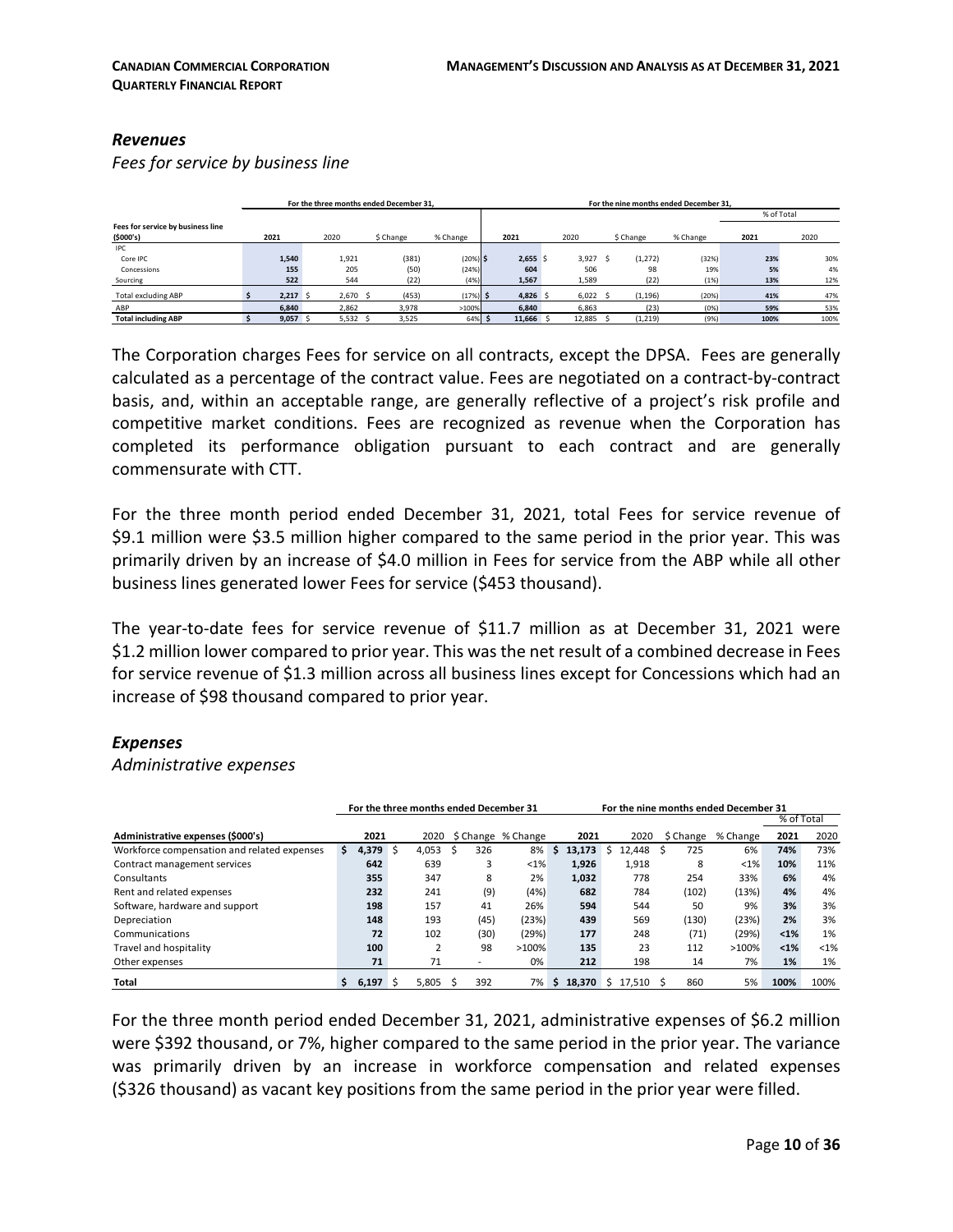The year-to-date administrative expenses of \$18.4 million as at December 31, 2021 were \$860 thousand, or 5%, higher compared to prior year levels. The variance was primarily driven by an increase in workforce compensation and related expenses (\$725 thousand) related to filled vacant key positions as previously explained and an increase in consultant expenses (\$254 thousand) primarily attributable to fees for professional services incurred in relation to contract management of certain export projects. CCC continuously reviews and improves the alignment between the Corporation's resources and operational activities. Budgets are set with assumptions regarding capacity required to deliver the Corporation's forecasted contract activities and are managed with a view to controlling expenditures relative to revenues earned throughout the year. CCC continues to strengthen its culture of continuous improvement, implementing process changes to improve efficiencies and allow resources to be redistributed, resulting in an increase of overall capacity.

#### **Statement of Financial Position discussion**

Assets and liabilities include amounts received from a foreign buyer that have not yet been transferred to the Canadian exporter, or where the Corporation has made payments to Canadian exporters before collecting from foreign buyers.

Statement of Financial Position items such as Cash and cash equivalents, Accounts receivable and Accounts payable and accrued liabilities represent amounts at a specific point in time. These balances can fluctuate widely on a daily basis. Tens of millions of dollars can be received one day and paid the next day or vice versa.

It is notable that although the financial results are presented on an agent basis, CCC remains the primary obligor on its contracts with foreign buyers, and remains liable for contractual performance in accordance with contractual terms. As the prime contractor, the Corporation is contractually obligated to complete contracts with foreign buyers, ensuring that the terms of the contract are fulfilled regardless of performance by the Canadian exporter.

| As at                               | December 31, 2021 | March 31, 2021 | \$ Change | % Change |
|-------------------------------------|-------------------|----------------|-----------|----------|
| <b>Total assets</b>                 | 86.397            | 79.204         | 7.193     | 9%       |
| <b>Total liabilities</b>            | 61.192            | 57.113         | 4.079     | 7%       |
| Total equity                        | 25.205            | 22.091         | 3.114     | 14%      |
| <b>Total liabilities and equity</b> | 86.397            | 79.204         | 7.193     | 9%       |

As at December 31, 2021, total assets of \$86.4 million increased by \$7.2 million or 9% from the prior year end. This was primarily driven by increases in accounts receivable of \$6.8 million and in cash and cash equivalents of \$477 thousand.

Total liabilities of \$61.2 million increased by \$4.1 million or 7% from the prior year end. This was primarily driven by increases in accounts payable and accrued liabilities of \$8.8 million and deferred government funding of \$3.3 million, which were partially offset by a decrease in advances of \$7.6 million.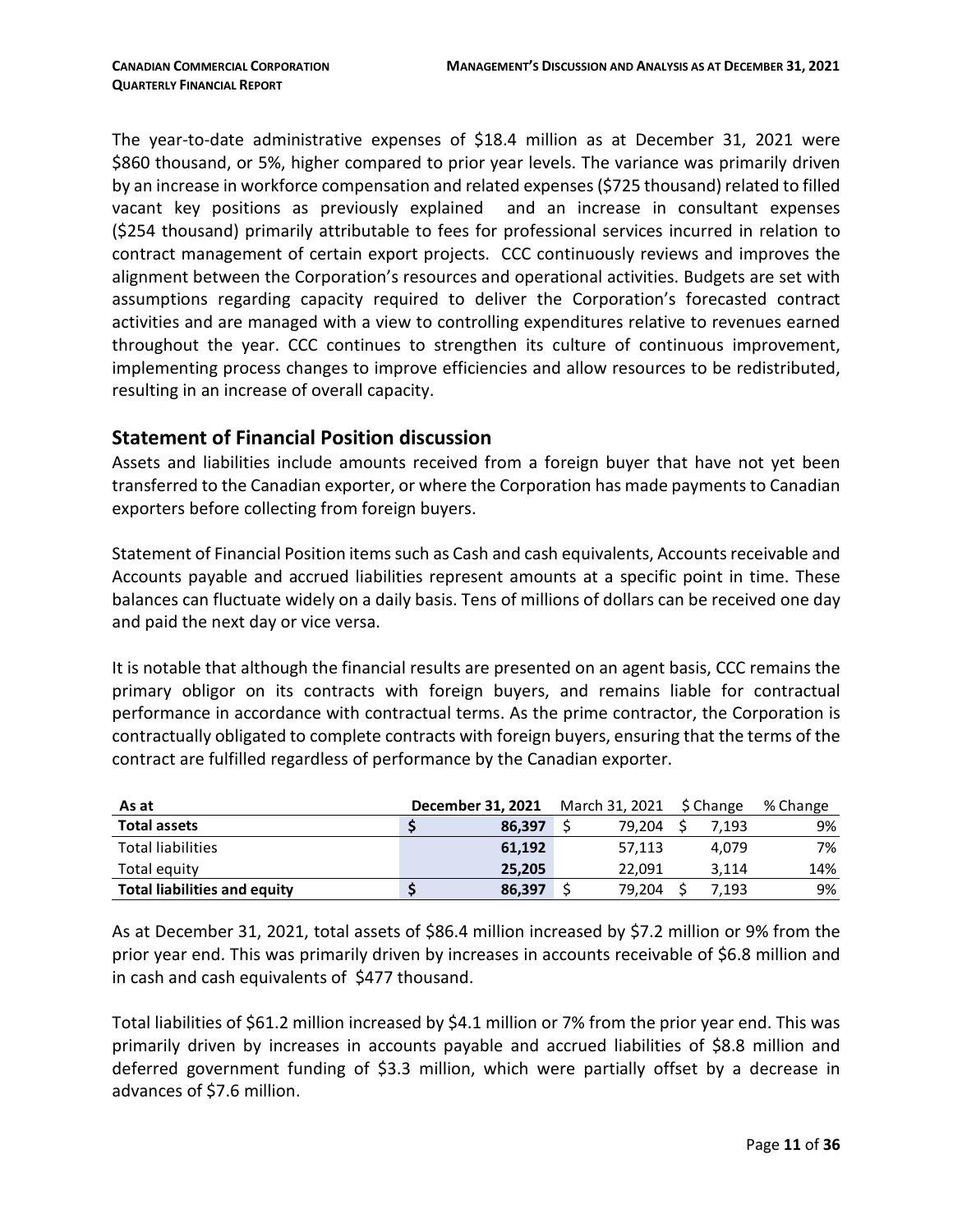The similar increases in both total assets and liabilities reflect the nature of the contracts under management and the effect on balances due to the timing of receipts and payments.

The increase in total equity was driven by the net profit of \$3.1 million.

# **Statement of Cash Flows discussion**

|                                             |              | For the nine months ended |    |           |  |  |  |  |
|---------------------------------------------|--------------|---------------------------|----|-----------|--|--|--|--|
|                                             | December 31, |                           |    |           |  |  |  |  |
| Cash flows (\$000's)                        |              | 2021                      |    | 2020      |  |  |  |  |
| Operating activities                        | \$           | 1,259                     | \$ | (27, 794) |  |  |  |  |
| Investing activities                        |              | (72)                      |    | (111)     |  |  |  |  |
| <b>Financing activities</b>                 |              | (322)                     |    | (312)     |  |  |  |  |
| Effect of exchange rate changes             |              |                           |    |           |  |  |  |  |
| on cash and cash equivalents                |              | (388)                     |    | (2,571)   |  |  |  |  |
| <b>Changes in cash and cash equivalents</b> | \$           | 477                       |    | 30,788)   |  |  |  |  |

During the nine months ended December 31, 2021, the Corporation's cash and cash equivalents increased by \$477 thousand which was primarily driven by cash inflows from operating activities of \$1.3 million and partially offset by cash outflows totaling \$782 thousand from investing and financing activities as well as the unfavorable effect of changes in exchange rates. Cash inflows from operating activities were primarily a result of the net profit of \$3.1 million adjusted for the impact of non-cash items (\$966 thousand) which were partially offset by the unfavorable net change in working capital of \$2.8 million.

Cash and cash equivalents represent a momentary view at a specific point in time. The Corporation's cash balances fluctuate widely on a daily basis because, at times, tens of millions of dollars can be received one day and paid out the next day or vice versa. It is notable that although cash flows reported reflect reporting as an agent, CCC also receives significant amounts from foreign buyers for payment to Canadian exporters as contractual performance obligations are fulfilled.

On contracts outside of the DPSA, the Corporation generally pays its Canadian exporters within five business days after CCC receives payment from the foreign buyer (i.e. pay when paid). Under the DPSA, the Corporation generally pays its Canadian exporters within thirty days of receipt of an invoice. The Corporation may use its own funds to pay Canadian exporters on or before the 30<sup>th</sup> day in instances where payment has not yet been received from the DPSA buyer. Depending on the timing differences between receipt and payment, these transactions can span across reporting periods and can cause variations in cash flows from one period to the next, with receivables being paid to the Corporation at the end of one period and payments being made to the Canadian exporter early in the next.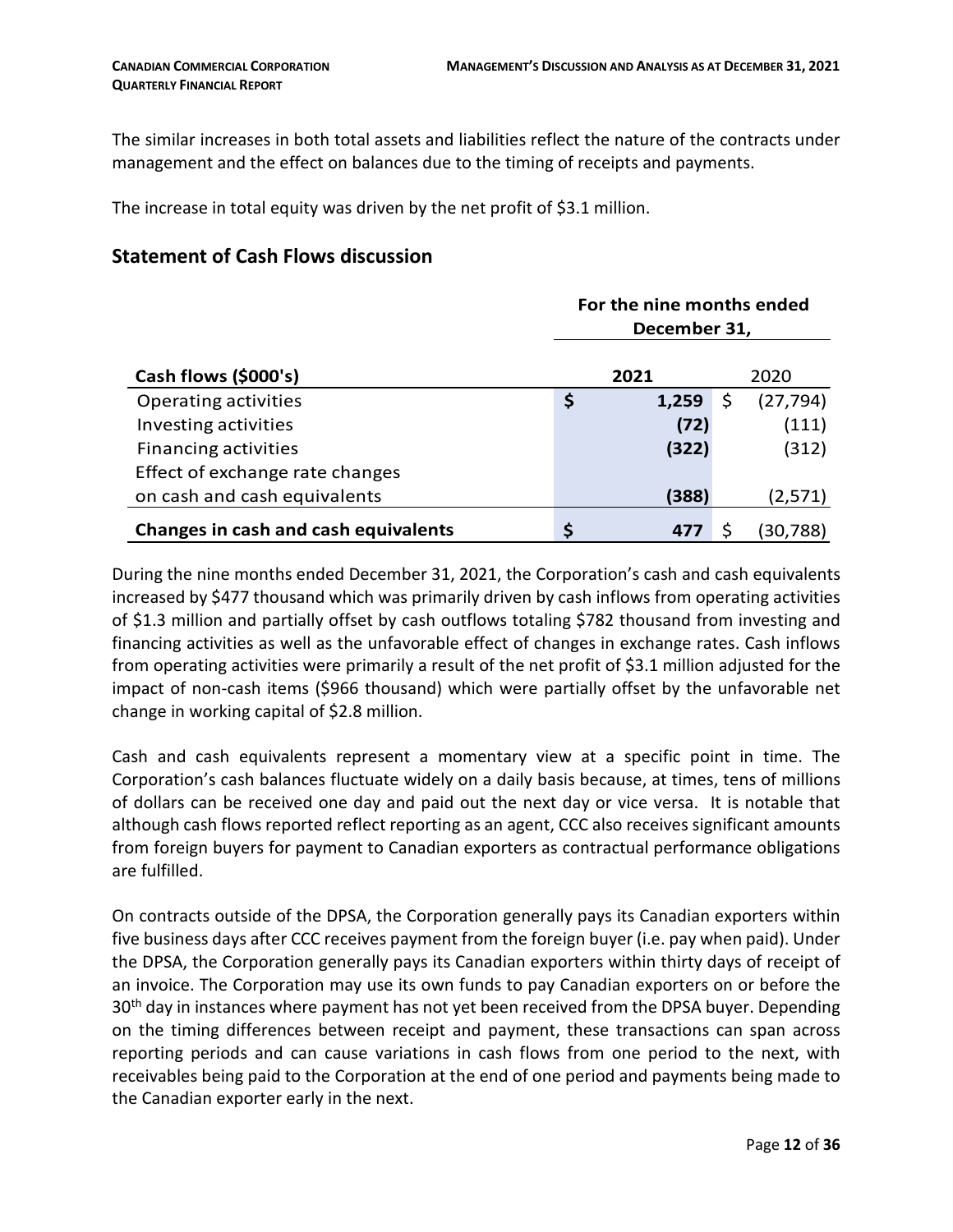# **Comparison of financial results to budget**

The financial results for the nine months ended December 31, 2021 are compared to budget as follows:

| Net profit (\$000's)                        |              |     |               |           |          |
|---------------------------------------------|--------------|-----|---------------|-----------|----------|
| For the nine months ended December 31, 2021 | Actual       |     | <b>Budget</b> | \$ Change | % Change |
| <b>Revenues</b>                             |              |     |               |           |          |
| Fees for service                            | \$<br>11,666 | Ŝ.  | $9,231$ \$    | 2,435     | 26%      |
| Other income                                | 138          |     | 137           | 1         | $< 1\%$  |
| Finance income                              | 137          |     | 109           | 28        | 26%      |
|                                             | 11,941       |     | 9,477         | 2,464     | 26%      |
|                                             |              |     |               |           |          |
| <b>Government funding</b>                   | 9,688        |     | 9,750         | (62)      | (1%)     |
|                                             |              |     |               |           |          |
| <b>Expenses</b>                             |              |     |               |           |          |
| Administrative expenses                     | 18,370       |     | 19,966        | (1, 596)  | (8%)     |
| Finance costs                               | 152          |     |               | 152       | 100%     |
| <b>Expenses</b>                             | 18,522       |     | 19,966        | (1, 444)  | (7%)     |
| Gain on foreign exchange                    | 7            |     |               | 7         | 100%     |
| Net profit                                  | \$<br>3,114  | -\$ | (739) \$      | 3,853     | >100%    |

The Corporation's net profit of \$3.1 million for the nine month period ended December 31, 2021 represents a favorable variance of \$3.9 million compared to budget. This favorable variance was due primarily to fees for service from accelerated deliveries on a significant project being earned ahead of plan (\$2.4 million) and to lower than expected expenses (\$1.4 million).

The favorable expense variance of \$1.4 million is due to: (1) lower workforce compensation expenses resulting from staff vacancies (\$528 thousand); (2) cost management and containment in consulting and communications initiatives (\$434 thousand); (3) lower than planned level of travel and hospitality as travel limitations related to the COVID-19 pandemic continue to impact the Corporation (\$234 thousand) and (4) several other expenditures being lower than planned (\$250 thousand). Expense budgets are set based on capacity requirement assumptions related to the Corporation's forecasted contract activity. Expenditures are managed in a prudent manner and are controlled to the extent possible relative to revenues earned throughout the year.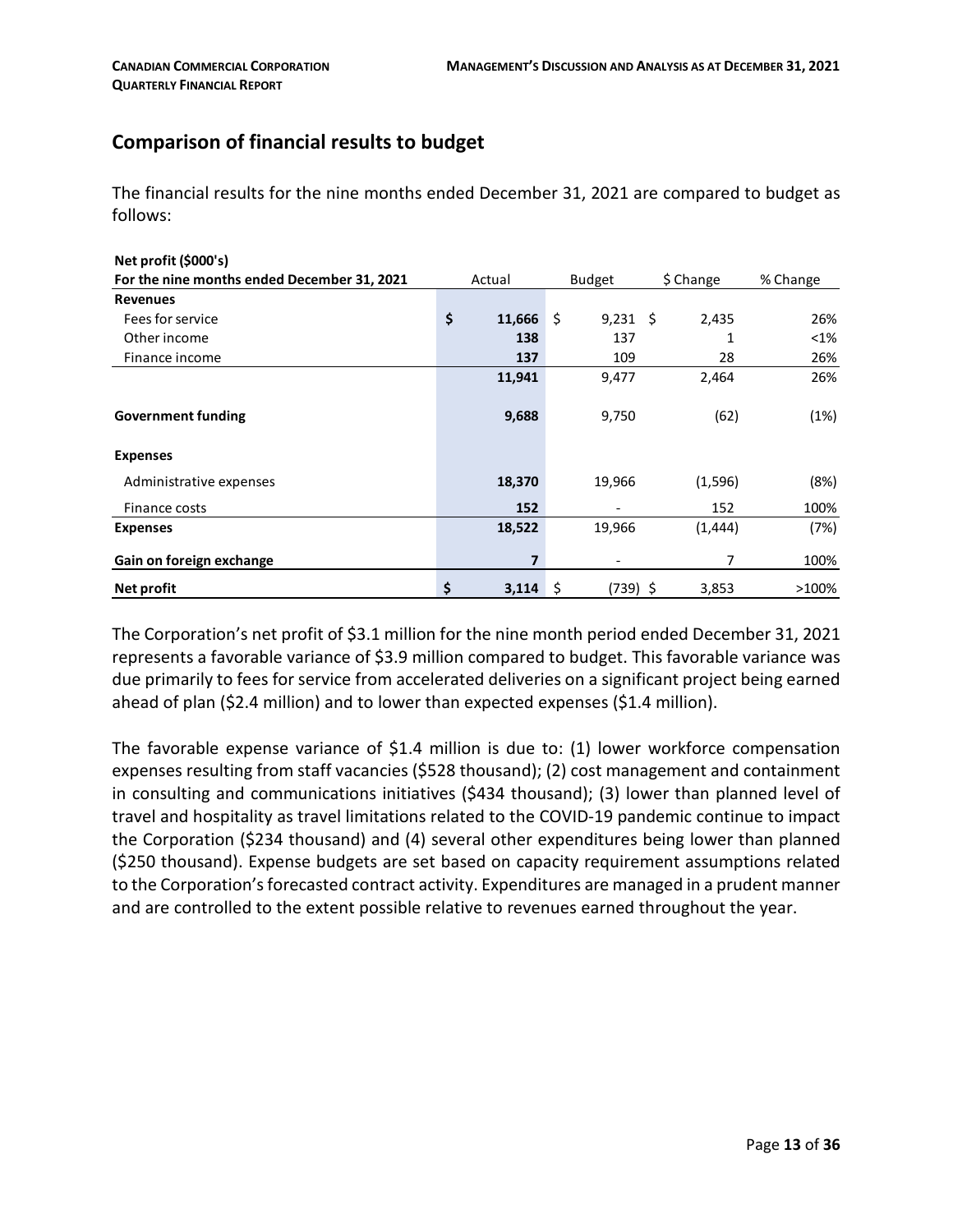# <span id="page-13-0"></span>**2021-22 CORPORATE PLAN OUTLOOK**

CCC's 2021-22 to 2025-26 Corporate Plan was amended based on direction included in the July 2021 Statement of Priorities and Accountabilities (SPA) provided by the Minister of International Trade, Export Promotion, Small Business and Economic Development of Canada. The amended Corporate Plan was approved by the Corporation's Board of Directors in December 2021 and approved by the Government of Canada in January 2022.

For 2021-22, net profit is forecast to be \$4.0 million higher than the prior year and \$0.1 million higher than the budget detailed in the approved amended 2021-22 to 2025-26 Corporate Plan.

For 2021-22, revenues are forecast to be lower than prior year and slightly lower than budget. Lower revenues are forecast due to less fee generating contracts signed in 2020-21 combined with lower fees for service earned on active contracts that have extended delivery obligations to future years or are winding down to completion.

To offset the anticipated revenue shortfalls, Management proactively monitors and controls expenditures relative to forecast revenues as required. Expenditures will be actively managed and continually evaluated to the end of 2021-22.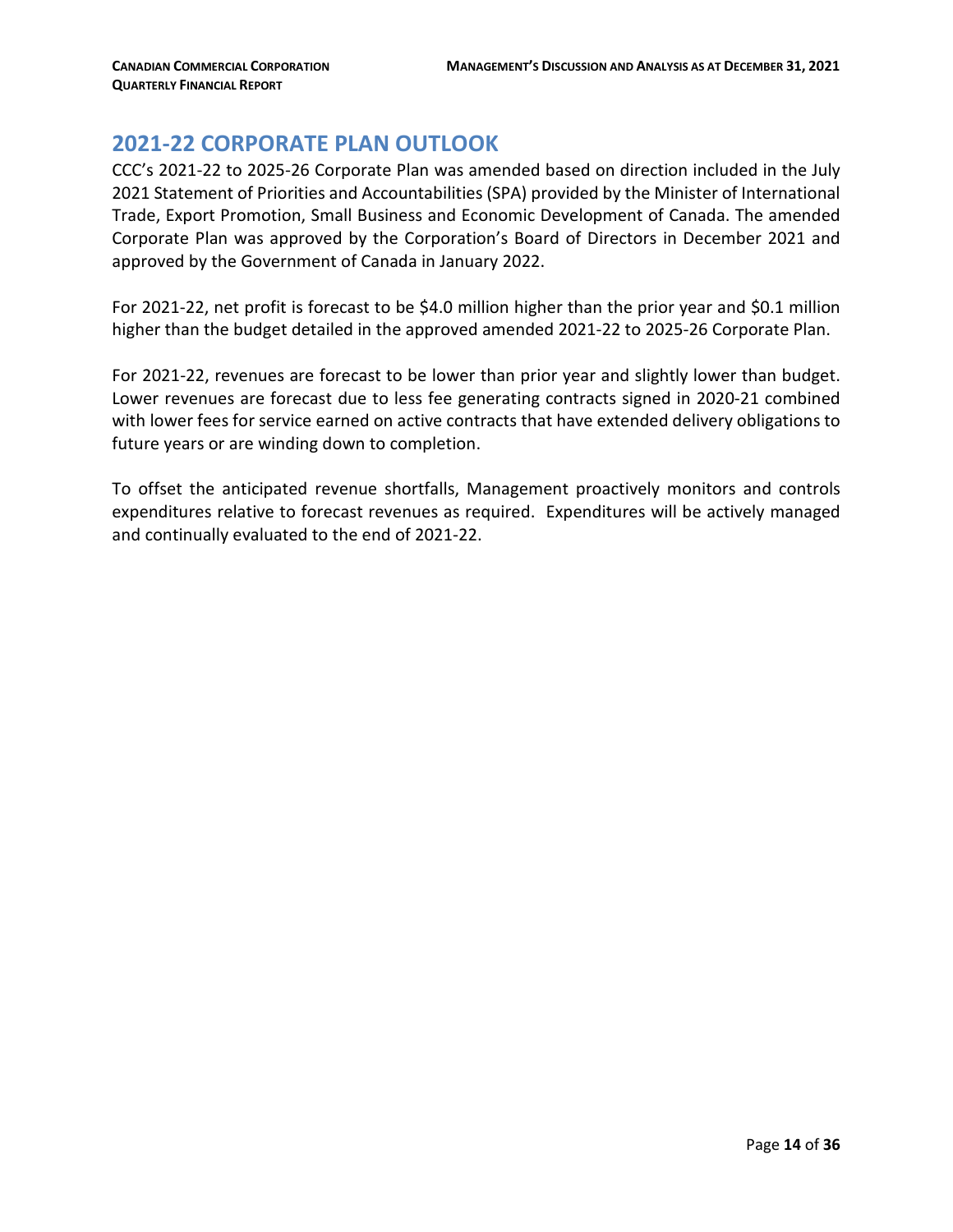# <span id="page-14-0"></span>**CCC'S COMMITMENT TO RISK MANAGEMENT**

CCC's Enterprise Risk Management ("ERM") Framework sets out an approach to manage a wide variety of risks while assisting the Corporation in fulfilling its mandate to facilitate international trade on behalf of Canadian exporters. The strategy for managing these risks is discussed in detail in the Corporation's 2020-21 Annual Report.

The impact of COVID-19 and the recent Omicron variant on CCC's business during the reporting period continues to be significant. Employees continue to work from home with secured connectivity and controls regarding CCC's information systems. The continuing COVID-19 pandemic has increased business environment risk as foreign buyers recalibrate their procurement needs. Furthermore, CCC's suppliers have also been impacted economically by COVID-19, thereby increasing CCC's supplier risk.

An additional risk that CCC monitors closely is reputational risk. Performance issues with certain export projects may have an impact on CCC's reputation with foreign buyers. Management is working closely with the affected Canadian suppliers and foreign buyers to resolve issues as they arise.

Management continues to align its environmental, social and governance (ESG) framework with that of the Government of Canada. As a part of CCC's commitment to responsible business conduct, collaboration with other Government stakeholders ensures that a robust, consistent approach and decision-making process is in place when determining the risk in its transactions on issues related to bribery and corruption as well as assessing the risk of adverse human rights impacts in reference to the export of goods and services.

Except for the changes mentioned above, there is no other significant change, new risk or uncertainty identified during the period ended December 31, 2021, as compared to those previously reported or discussed.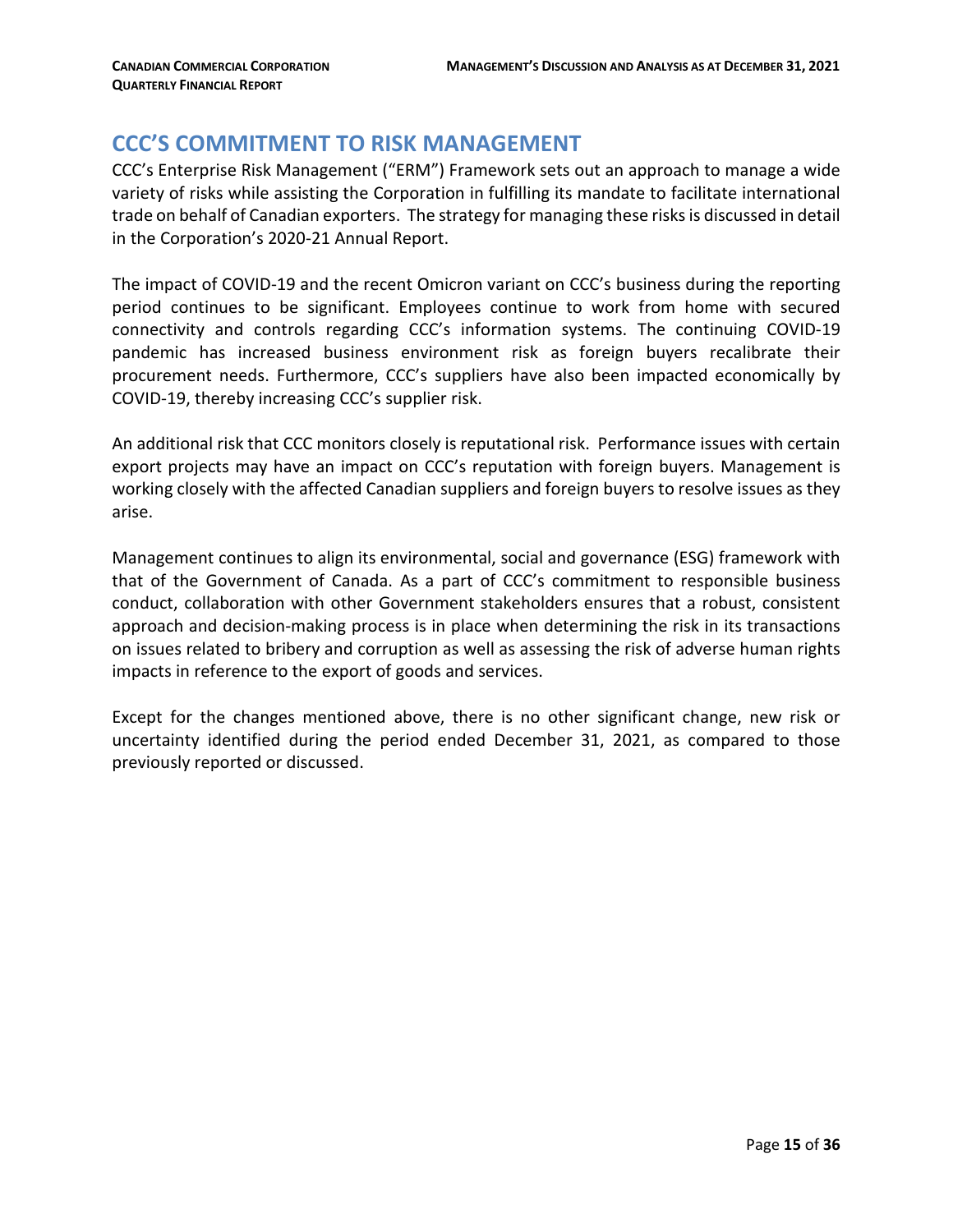# <span id="page-15-0"></span>MANAGEMENT RESPONSIBILITY FOR FINANCIAL STATEMENTS

Management is responsible for the preparation and fair presentation of these quarterly financial statements in accordance with the Treasury Board of Canada's Directive on Accounting Standards: GC 5200 Crown Corporations Quarterly Financial Reports, and for such internal controls as Management determines is necessary to enable the preparation of quarterly financial statements that are free from material misstatement. Management is also responsible for ensuring all other information in this quarterly financial report is consistent, where appropriate, with the quarterly financial statements. These quarterly financial statements have not been audited or reviewed by an external auditor.

Based on our knowledge, these unaudited quarterly financial statements present fairly, in all material respects, the financial position, results of operations and cash flows of the Corporation, as at the date of and for the periods presented in the quarterly financial statements.

Bobby Kwon **Example 2018** Ernie Briard



President and Chief Executive Officer Vice-President of Corporate Services and Chief Financial Officer

Ottawa, Canada February 17, 2022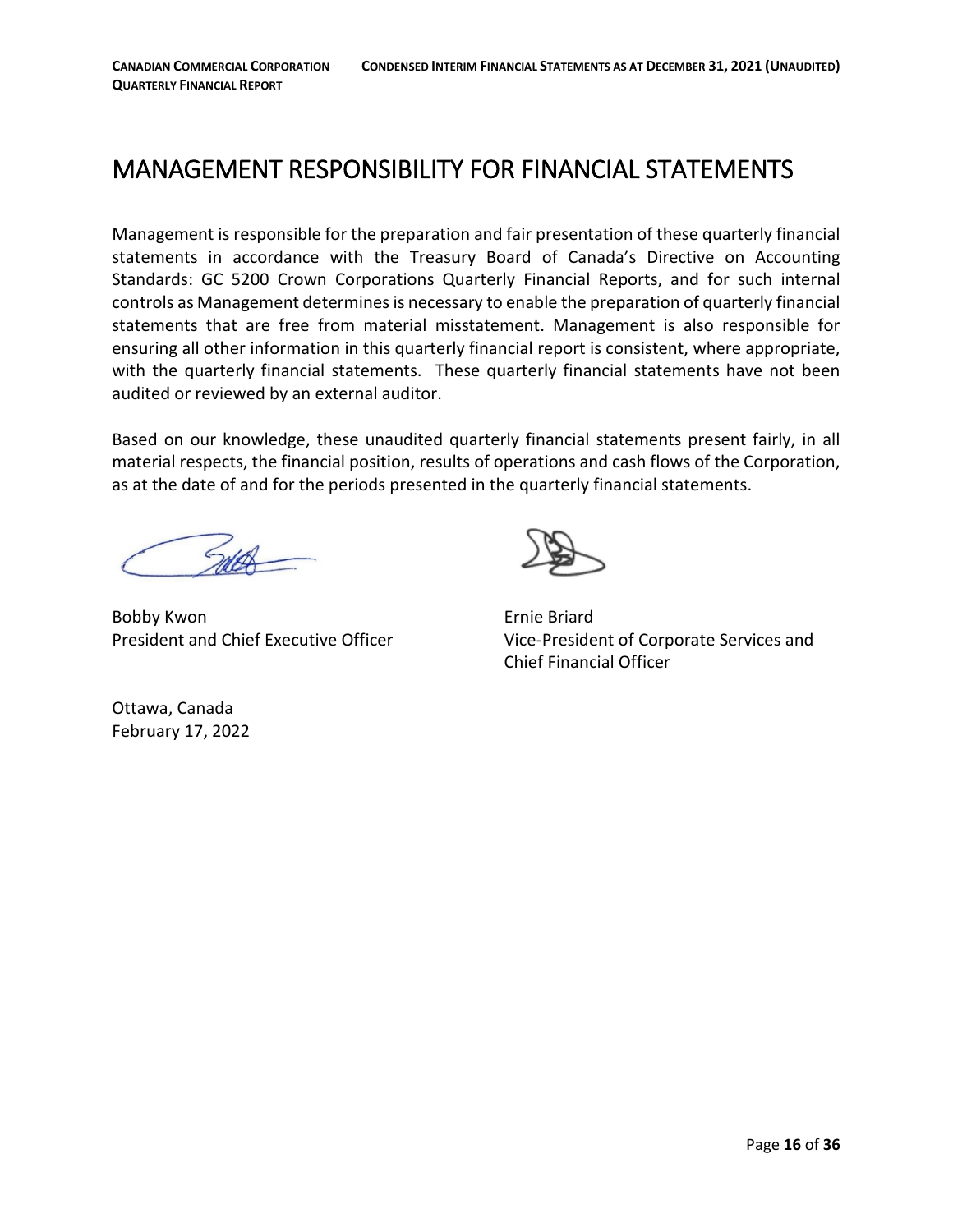# <span id="page-16-0"></span>CONDENSED INTERIM FINANCIAL STATEMENTS (UNAUDITED)<br>
Statement of Financial Position (Unaudited)

<span id="page-16-1"></span>

|                                          |              | December 31,      |    | March 31, |
|------------------------------------------|--------------|-------------------|----|-----------|
| As at                                    | <b>Notes</b> | 2021              |    | 2021      |
|                                          |              |                   |    |           |
| <b>ASSETS</b>                            |              |                   |    |           |
| <b>Current assets</b>                    |              |                   |    |           |
| Cash and cash equivalents                | 4            | \$<br>49,925      | -Ŝ | 49,448    |
| <b>Accounts receivable</b>               | 5, 12        | 30,578            |    | 22,699    |
| Other assets                             | 6            | 898               |    | 567       |
|                                          |              | 81,401            |    | 72,714    |
| <b>Non-current assets</b>                |              |                   |    |           |
| <b>Accounts receivable</b>               | 5,12         | 8                 |    | 1,135     |
| Property and equipment                   |              | 1,962             |    | 2,098     |
| Right-of-use assets                      |              | 3,026             |    | 3,257     |
|                                          |              | 4,996             |    | 6,490     |
| <b>Total assets</b>                      |              | \$<br>$86,397$ \$ |    | 79,204    |
|                                          |              |                   |    |           |
| <b>LIABILITIES</b>                       |              |                   |    |           |
| <b>Current liabilities</b>               |              |                   |    |           |
| Accounts payable and accrued liabilities | 7,12         | \$<br>35,679      | -Ś | 26,847    |
| <b>Advances</b>                          |              | 14,538            |    | 22,140    |
| Deferred revenue                         | 8            | 125               |    | 405       |
| Deferred government funding              | 9            | 3,312             |    | ٠         |
| Lease liabilities                        | 10           | 501               |    | 446       |
| <b>Employee benefits</b>                 |              | 1,236             |    | 1,111     |
|                                          |              | 55,391            |    | 50,949    |
|                                          |              |                   |    |           |
| <b>Non-current liabilities</b>           |              |                   |    |           |
| Lease liabilities                        | 10           | 5,595             |    | 5,972     |
| <b>Employee benefits</b>                 |              | 206               |    | 192       |
|                                          |              | 5,801             |    | 6,164     |
| <b>Total liabilities</b>                 |              | 61,192            |    | 57,113    |
|                                          |              |                   |    |           |
| <b>EQUITY</b>                            |              |                   |    |           |
| Contributed capital                      |              | 10,000            |    | 10,000    |
| <b>Retained earnings</b>                 |              | 15,205            |    | 12,091    |
| <b>Total equity</b>                      |              | 25,205            |    | 22,091    |
| <b>Total liabilities and equity</b>      |              | \$<br>86,397      | Ŝ  | 79,204    |
| Contingencies                            | 17           |                   |    |           |

The accompanying notes are an integral part of the financial statements. Authorized for issue on February 17, 2022

**Bobby Kwon** President and Chief Executive Officer



**Ernie Briard** Vice-President of Corporate Services and Chief Financial Officer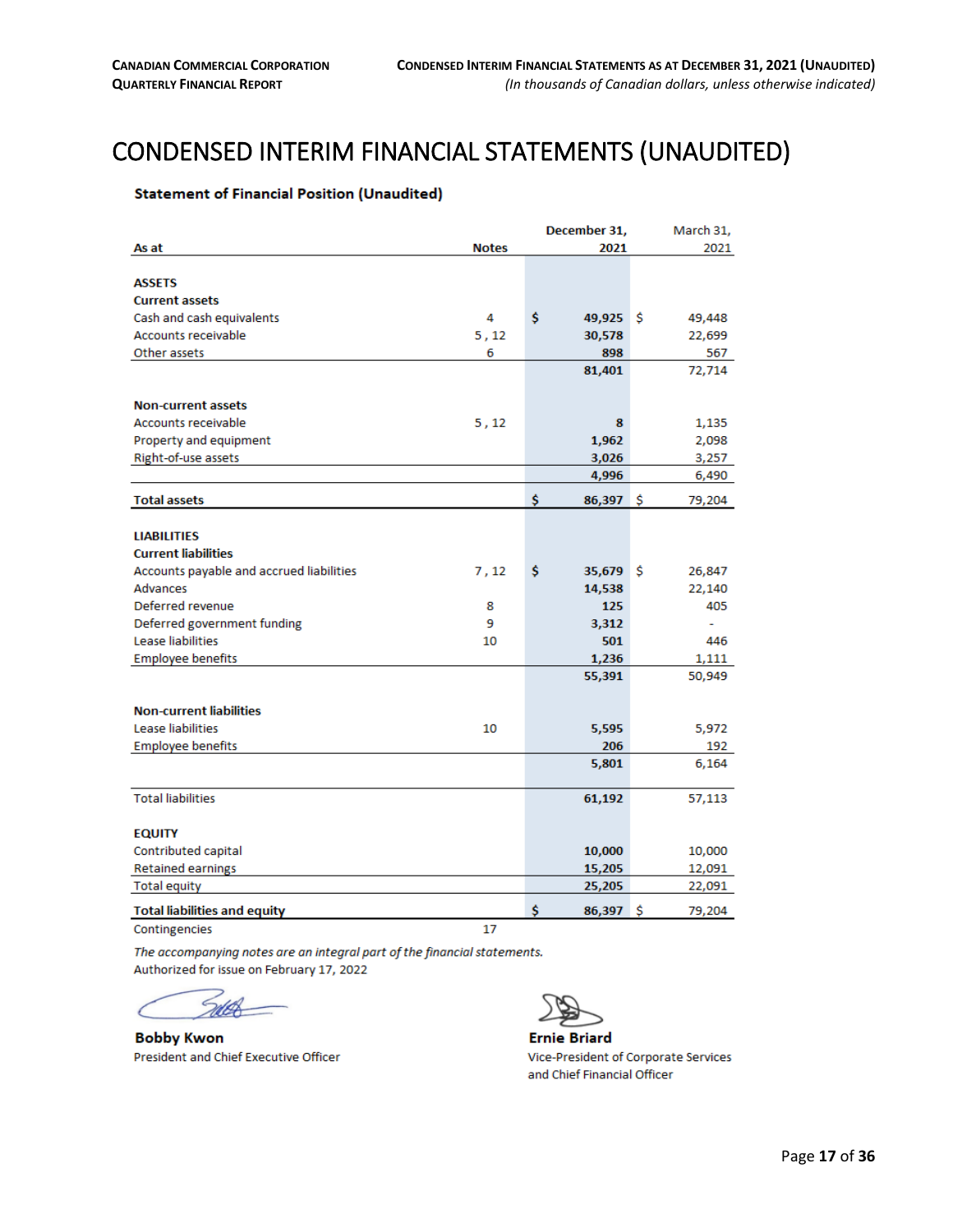|                                                          |                   | For the three months |              |    |                   | For the nine months |        |      |        |
|----------------------------------------------------------|-------------------|----------------------|--------------|----|-------------------|---------------------|--------|------|--------|
|                                                          | ended December 31 |                      |              |    | ended December 31 |                     |        |      |        |
|                                                          | <b>Notes</b>      |                      | 2021         |    | 2020              |                     | 2021   |      | 2020   |
|                                                          |                   |                      |              |    |                   |                     |        |      |        |
| <b>REVENUES</b>                                          |                   |                      |              |    |                   |                     |        |      |        |
| Fees for service                                         | 13                | \$                   | 9,057        | \$ | 5,532             | \$                  | 11,666 | \$   | 12,885 |
| Other income                                             | 14                |                      | 61           |    | 71                |                     | 138    |      | 242    |
| Finance income                                           |                   |                      | 43           |    | 33                |                     | 137    |      | 108    |
|                                                          |                   |                      | 9,161        |    | 5,636             |                     | 11,941 |      | 13,235 |
|                                                          |                   |                      |              |    |                   |                     |        |      |        |
| <b>GOVERNMENT FUNDING</b>                                |                   |                      |              |    |                   |                     |        |      |        |
| Transfers from Government of Canada                      | 9                 |                      | 3,566        |    | 4,000             |                     | 9,688  |      | 4,000  |
|                                                          |                   |                      | 3,566        |    | 4,000             |                     | 9,688  |      | 4,000  |
|                                                          |                   |                      |              |    |                   |                     |        |      |        |
| <b>EXPENSES</b>                                          |                   |                      |              |    |                   |                     |        |      |        |
| Administrative expenses                                  | 15                |                      | 6,197        |    | 5,805             |                     | 18,370 |      | 17,510 |
| Finance costs                                            | 10                |                      | 48           |    | 51                |                     | 152    |      | 155    |
|                                                          |                   |                      | 6,245        |    | 5,856             |                     | 18,522 |      | 17,665 |
|                                                          |                   |                      |              |    |                   |                     |        |      |        |
| Net income (loss) before gain (loss) on foreign exchange |                   |                      | 6,482        |    | 3,780             |                     | 3,107  |      | (430)  |
|                                                          |                   |                      |              |    |                   |                     |        |      |        |
| Gain (loss) on foreign exchange                          |                   |                      | $\mathbf{2}$ |    | (378)             |                     | 7      |      | (487)  |
| Net profit (loss)                                        |                   | \$                   | 6,484        | \$ | 3,402             | \$                  | 3,114  | \$   | (917)  |
|                                                          |                   |                      |              |    |                   |                     |        |      |        |
| OTHER COMPREHENSIVE INCOME ITEMS THAT                    |                   |                      |              |    |                   |                     |        |      |        |
| WILL NOT BE RECLASSIFIED TO NET PROFIT (LOSS)            |                   |                      |              |    |                   |                     |        |      |        |
| Actuarial gain (loss) on employee benefits obligation    |                   |                      |              |    |                   |                     |        |      |        |
| Total comprehensive income (loss)                        |                   | \$                   | 6,484        | \$ | 3,402             | \$                  | 3,114  | - \$ | (917)  |

#### <span id="page-17-0"></span>**Statement of Comprehensive Income (Loss)(Unaudited)**

*The accompanying notes are an integral part of the financial statements.*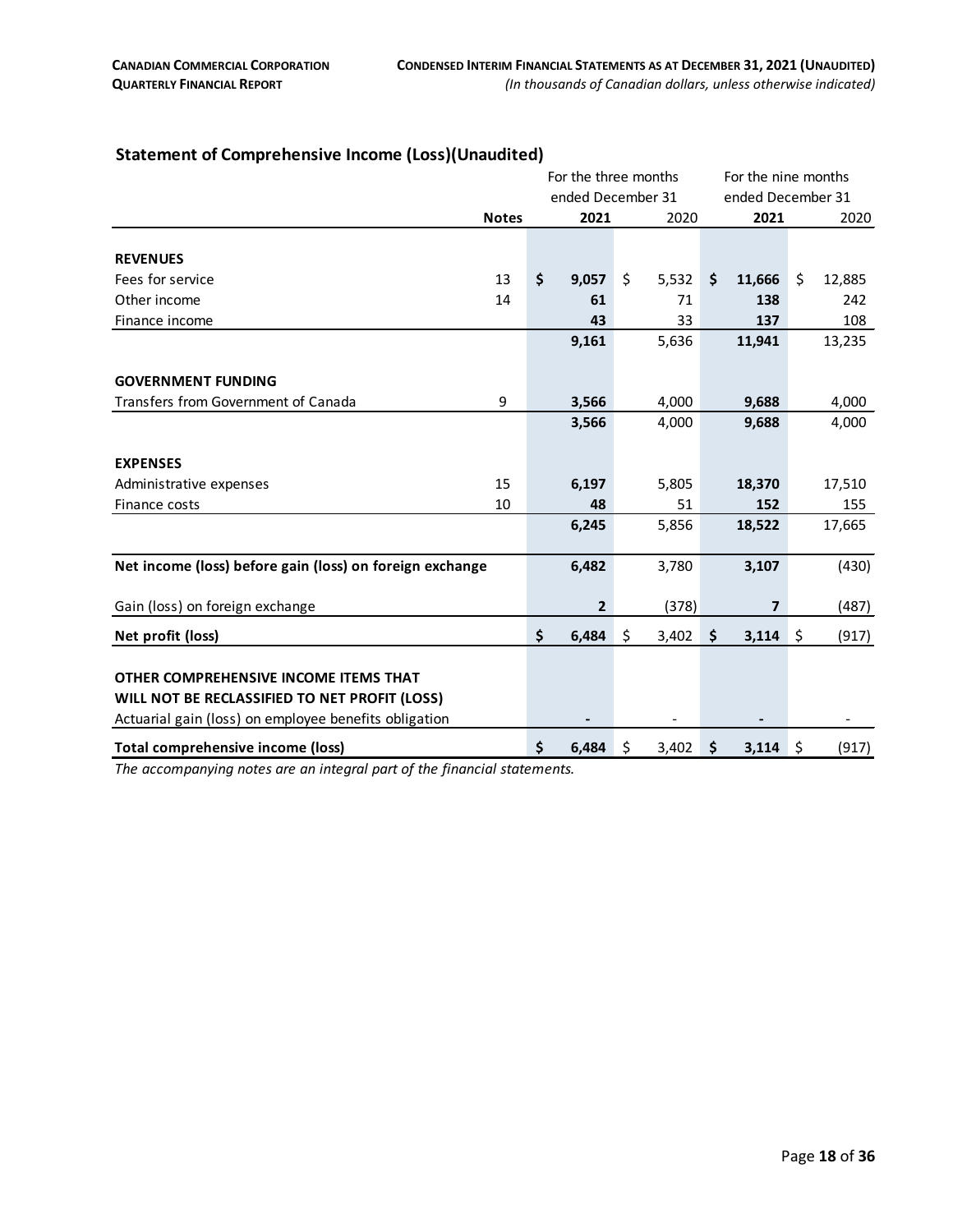### <span id="page-18-0"></span>**Statement of Changes in Equity (Unaudited)**

|                                                       | Contributed       |      | Retained         |      |        |
|-------------------------------------------------------|-------------------|------|------------------|------|--------|
| For the three and nine months ended December 31, 2021 | Capital           |      | <b>Earnings</b>  |      | Total  |
| <b>BALANCE SEPTEMBER 30, 2021</b>                     | \$<br>$10,000$ \$ |      | $8,721$ \$       |      | 18,721 |
| Net profit                                            |                   |      | 6,484            |      | 6,484  |
| <b>BALANCE DECEMBER 31, 2021</b>                      | \$<br>10,000      | - \$ | 15,205           | - \$ | 25,205 |
| <b>BALANCE MARCH 31, 2021</b>                         | \$<br>10,000      | .\$  | $12,091 \quad $$ |      | 22,091 |
| Net profit                                            |                   |      | 3,114            |      | 3,114  |
| <b>BALANCE DECEMBER 31, 2021</b>                      | \$<br>10,000      | \$   | 15,205           | - \$ | 25,205 |

|                                                                         | Contributed  |     | Retained        |                     |              |
|-------------------------------------------------------------------------|--------------|-----|-----------------|---------------------|--------------|
| For the three and nine months ended December 31, 2020                   | Capital      |     | <b>Earnings</b> |                     | <b>Total</b> |
| BALANCE SEPTEMBER 30, 2020                                              | \$<br>10,000 | -\$ | $9,595$ \$      |                     | 19,595       |
| Net profit                                                              |              |     | 3,402           |                     | 3,402        |
| BALANCE DECEMBER 31, 2020                                               | \$<br>10,000 | -\$ | 12,997          | $\ddot{\mathsf{s}}$ | 22,997       |
| BALANCE MARCH 31, 2020                                                  | \$<br>10,000 | Ŝ.  | $13,914$ \$     |                     | 23,914       |
| Net loss                                                                |              |     | (917)           |                     | (917)        |
| BALANCE DECEMBER 31, 2020                                               | 10,000       | \$  | 12,997          | \$                  | 22,997       |
| The accompanying notes are an integral part of the financial statements |              |     |                 |                     |              |

*The accompanying notes are an integral part of the financial statements.*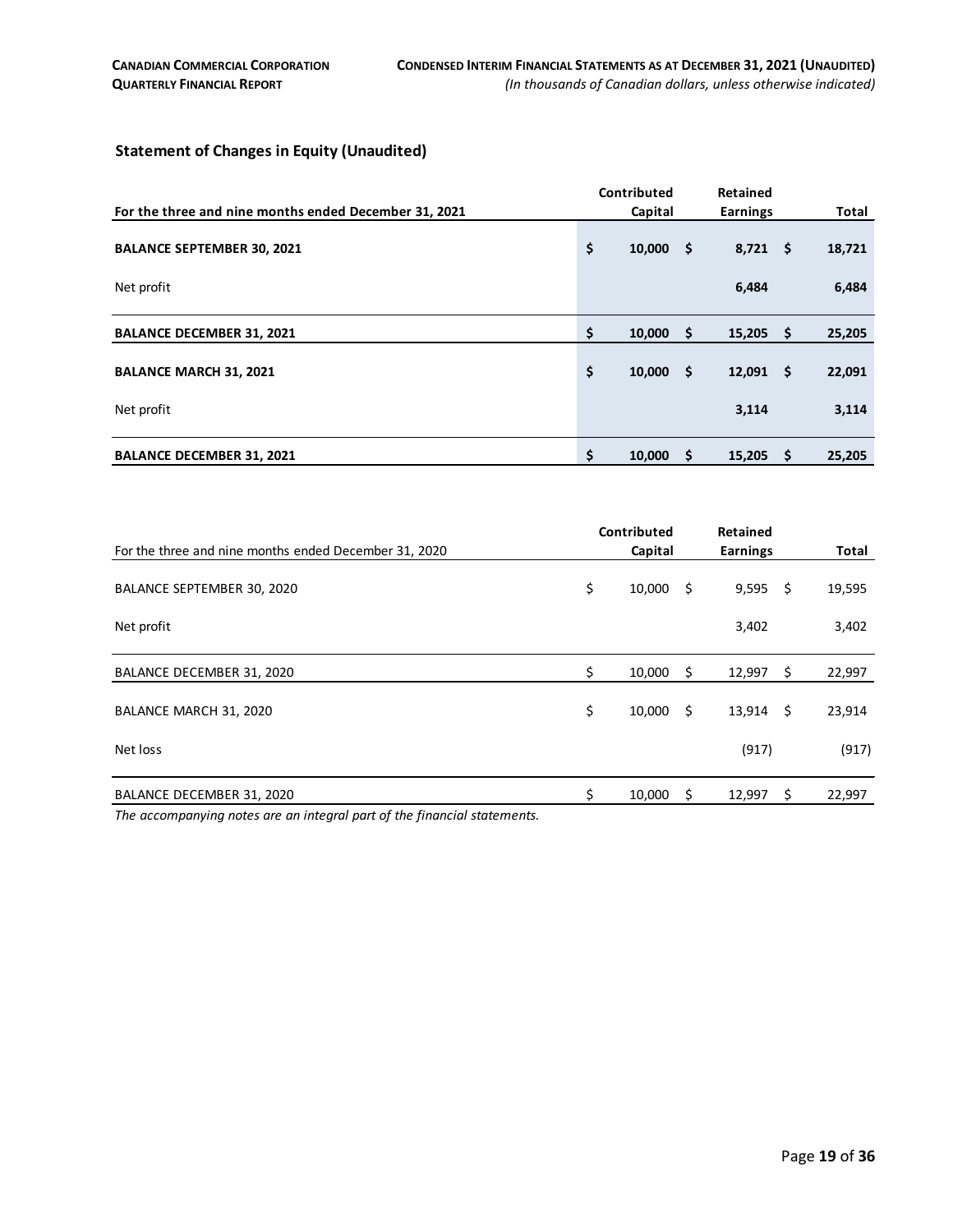#### <span id="page-19-0"></span>**Statement of Cash Flows (Unaudited)**

|                                                                        |              | For the three months |                       | For the nine months |               |  |
|------------------------------------------------------------------------|--------------|----------------------|-----------------------|---------------------|---------------|--|
|                                                                        |              |                      | ended December 31     | ended December 31   |               |  |
|                                                                        | <b>Notes</b> | 2021                 | 2020                  | 2021                | 2020          |  |
|                                                                        |              |                      |                       |                     |               |  |
| <b>OPERATING ACTIVITIES</b>                                            |              |                      |                       |                     |               |  |
| Net profit (loss)                                                      |              | \$<br>6.484          | $\mathsf{S}$<br>3,402 | \$<br>$3,114$ \$    | (917)         |  |
| Adjustments to determine net cash from (used in) operating activities: |              |                      |                       |                     |               |  |
| Depreciation property and equipment                                    |              | 72                   | 115                   | 208                 | 334           |  |
| Depreciation right-of-use assets                                       |              | 76                   | 78                    | 231                 | 235           |  |
| Employee benefit expense                                               |              | 46                   | 46                    | 139                 | 138           |  |
| Loss on foreign exchange                                               |              | 232                  | 735                   | 388                 | 2,571         |  |
| Change in working capital from:                                        |              |                      |                       |                     |               |  |
| Accounts receivable                                                    | 5, 12        | (13, 846)            | (6, 550)              | (6, 752)            | (1,503)       |  |
| Other assets                                                           | 6            | 162                  | 17                    | (331)               | (338)         |  |
| Accounts payable and accrued liabilities                               | 7, 12        | (2,035)              | 1,840                 | 8,832               | (17, 151)     |  |
| Holdbacks                                                              | 17           |                      |                       |                     | (5,003)       |  |
| Advances                                                               |              | 497                  | (2,219)               | (7,602)             | (5,882)       |  |
| Deferred revenue                                                       | 8            | (1)                  | (48)                  | (280)               | (278)         |  |
| Deferred government funding                                            | 9            | (3, 566)             |                       | 3,312               | $\frac{1}{2}$ |  |
| Cash provided (used in) by operating activities                        |              | (11, 879)            | (2,584)               | 1,259               | (27, 794)     |  |
| <b>INVESTING ACTIVITIES</b>                                            |              |                      |                       |                     |               |  |
| Acquisitions of property and equipment                                 |              | (19)                 |                       | (72)                | (111)         |  |
| Cash used in investing activities                                      |              | (19)                 |                       | (72)                | (111)         |  |
| <b>FINANCING ACTIVITIES</b>                                            |              |                      |                       |                     |               |  |
| Principal repayment of lease liabilities                               | 10           | (111)                | (105)                 | (322)               | (312)         |  |
| Cash used in financing activities                                      |              | (111)                | (105)                 | (322)               | (312)         |  |
| Effect of exchange rate changes on cash and cash equivalents           |              | (232)                | (735)                 | (388)               | (2, 571)      |  |
| Net increase (decrease) in cash and cash equivalents                   |              | (12, 241)            | (3, 424)              | 477                 | (30, 788)     |  |
| Cash and cash equivalents at the beginning of the period               |              | 62,166               | 38,454                | 49,448              | 65,818        |  |
| Cash and cash equivalents at the end of the period                     |              | \$<br>49,925         | \$<br>35,030          | 49,925<br>\$        | \$<br>35,030  |  |
|                                                                        |              |                      |                       |                     |               |  |
| Supplementary disclosure of cash flows from operating activities       |              |                      |                       |                     |               |  |
| Amount of interest received                                            |              | \$<br>43             | \$<br>33 I            | \$<br>$137 \pm 5$   | 108           |  |
| Amount of interest paid                                                | 10           | \$<br>48             | \$<br>51              | \$<br>152 \$        | 155           |  |

*The accompanying notes are an integral part of the financial statements.*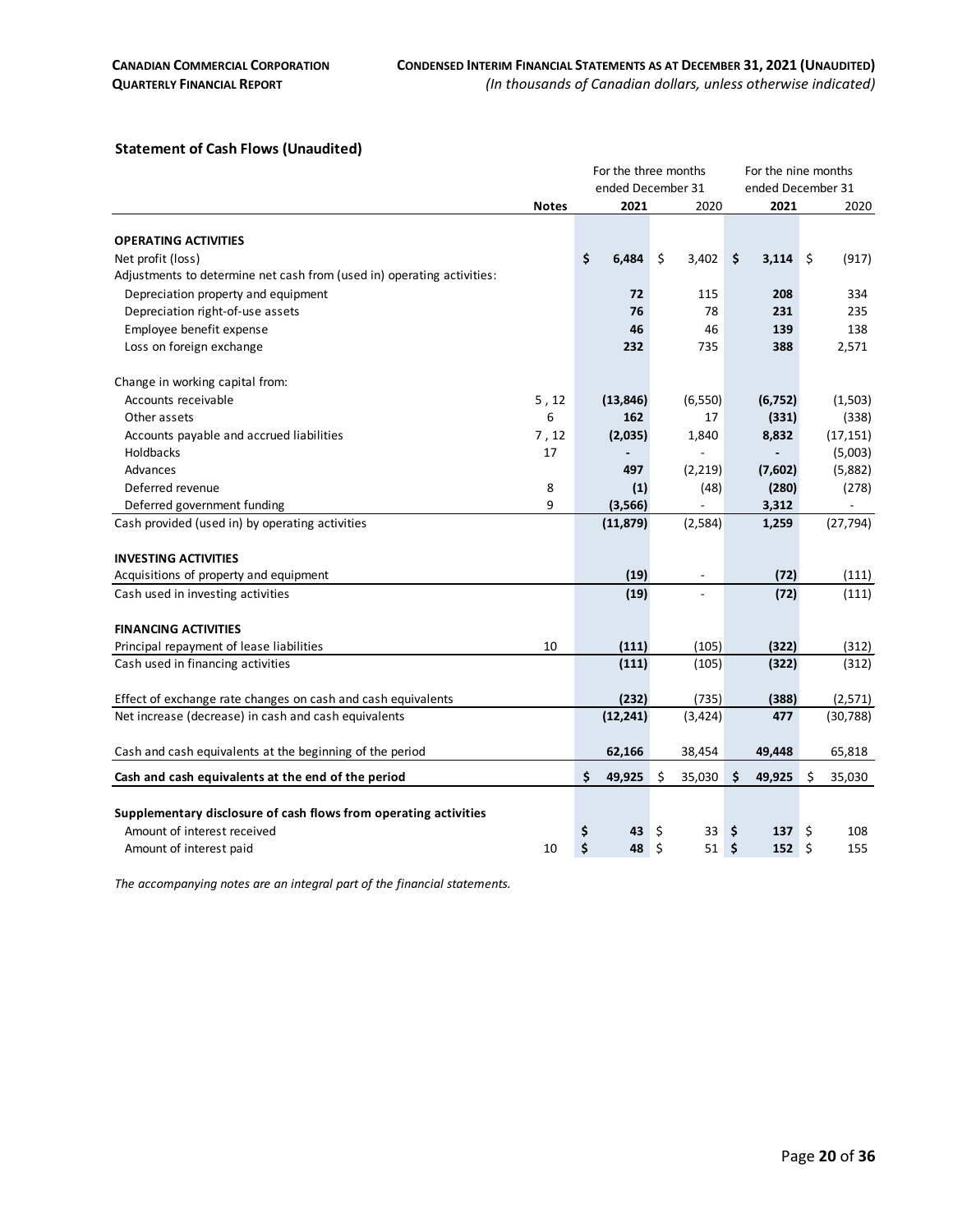# <span id="page-20-0"></span>NOTES TO THE CONDENSED INTERIM FINANCIAL STATEMENTS (UNAUDITED)

# <span id="page-20-1"></span>**1. NATURE, ORGANIZATION AND FUNDING**

The Canadian Commercial Corporation (the "Corporation") was established in 1946 by the *Canadian Commercial Corporation Act* ("CCC Act"). The Corporation is wholly owned by the Government of Canada, is an agent Crown corporation listed in Part I of Schedule III of the *Financial Administration Act* ("FAA") and is accountable for its affairs to Parliament through the Minister of Small Business, Export Promotion and International Trade (The "Minister"). The Corporation is domiciled in Canada with a head office located at 350 Albert Street, Ottawa, Ontario. The Corporation operates in Canada.

The Corporation acts as the prime contracting agency for Canadian exporters when foreign governments, international organizations, or foreign private sector buyers wish to purchase products and services from Canada through the Government of Canada. The Corporation enters into prime contracts with these foreign buyers and into corresponding domestic contracts with Canadian exporters. Additionally, the Corporation enters into certain sourcing services agreements to procure goods and services for international end users on behalf of the Government of Canada and foreign governments.

The Corporation's operations are funded by Fees for service, supplemented by transfers from the Government of Canada which, for current fiscal year, are to be used exclusively for the administration of the DPSA. The transfer from the Government of Canada received last fiscal year was for operational expenditures and was unrestricted and not repayable.

In September 2008, the Corporation, together with a number of other Crown corporations, was issued a directive (P.C. 2008-1598) pursuant to Section 89 of the FAA, entitled *Order giving a direction to parent Crown corporations involved in commercial lending to give due consideration to the personal integrity of those they lend to or provide benefits to in accordance with Government's policy to improve the accountability and integrity of federal institutions*. The Corporation implemented the directive effective January 1, 2010 and has remained compliant with the directive since then.

In July 2015, the Corporation was issued a directive (P.C. 2015-1110) pursuant to section 89 of the FAA to align its travel, hospitality, conference and event expenditure policies, guidelines and practices with Treasury Board policies, directives and related instruments on travel, hospitality, conference and event expenditures in a manner that is consistent with its legal obligations, and to report on the implementation of this directive in the Corporation's next corporate plan. The Corporation implemented the directive in August 2016 and has remained compliant with the directive since then.

The Corporation is not subject to the provisions of the *Income Tax Act*.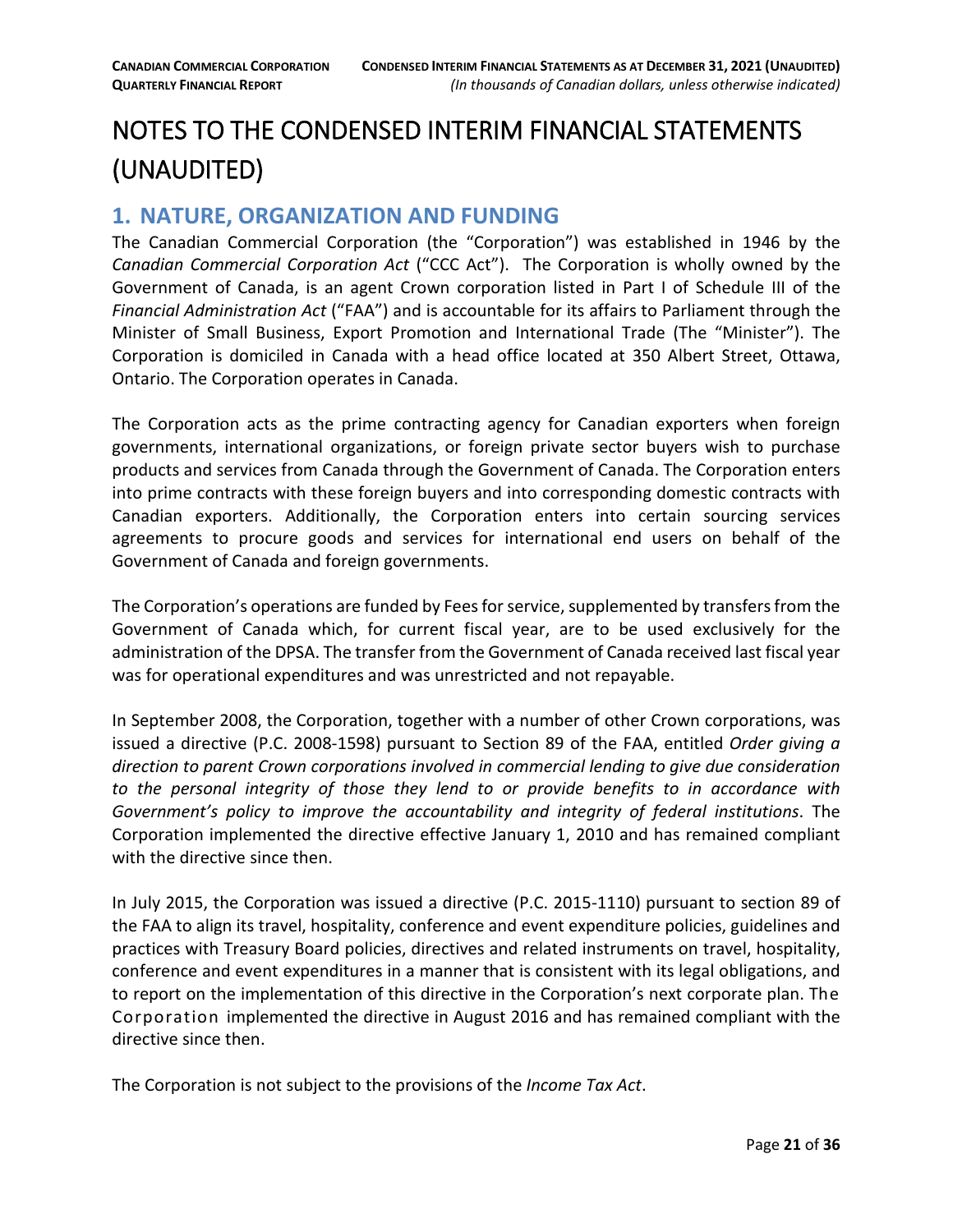# <span id="page-21-0"></span>**2. BASIS OF PREPARATION**

# **(a) Compliance with International Financial Reporting Standards (IFRS)**

These condensed interim financial statements have been prepared in accordance with the Treasury Board of Canada's Directive on Accounting Standards: GC 5200 Crown Corporations Quarterly Financial Reports using the International Financial Reporting Standards ("IFRS") accounting policies adopted in the Corporation's audited annual financial statements as at and for the year ended March 31, 2021. These condensed interim financial statements do not include all of the information required for full annual financial statements and should be read in conjunction with the Corporation's Annual Report and audited financial statements for the year ended March 31, 2021.

#### **(b) Basis of measurement**

The financial statements have been prepared on the historical cost basis, except for as permitted by IFRS and to the extent material, the following items:

- Derivative financial instruments are measured at fair value through profit or loss.
- Accrued employee benefit liabilities for post-employment and other long-term employee benefit plans are recognized at the present value of the defined benefit obligations.

### **(c) Use of estimates and judgments**

The preparation of financial statements in accordance with IFRS requires management to make judgments, estimates and assumptions that affect the application of accounting policies, the reported amounts of assets and liabilities, the disclosure of contingent assets and liabilities at the date of the financial statements and the reported amounts of revenues and expenses during the year. Actual results could differ significantly from estimates resulting in significant differences in the related financial statement balances.

Estimates and underlying assumptions are reviewed on an ongoing basis and in detail as at the date of the financial statements. Any changes in estimates are reflected in the financial statements in the period in which they become known and in any future periods affected.

The Corporation's key sources of estimation uncertainty during the reporting period that may have a significant risk of causing a material adjustment to the carrying amounts of assets and liabilities are related to the measurement of expected credit loss for accounts receivable and unbilled revenue, the determination of the useful lives of property and equipment, the determination of employee benefit obligations, the determination of unsatisfied (or partially unsatisfied) performance obligations and the determination whether a contingent liability needs to be disclosed or a provision for contract remediation expenses or other contract related liabilities needs to be recognized.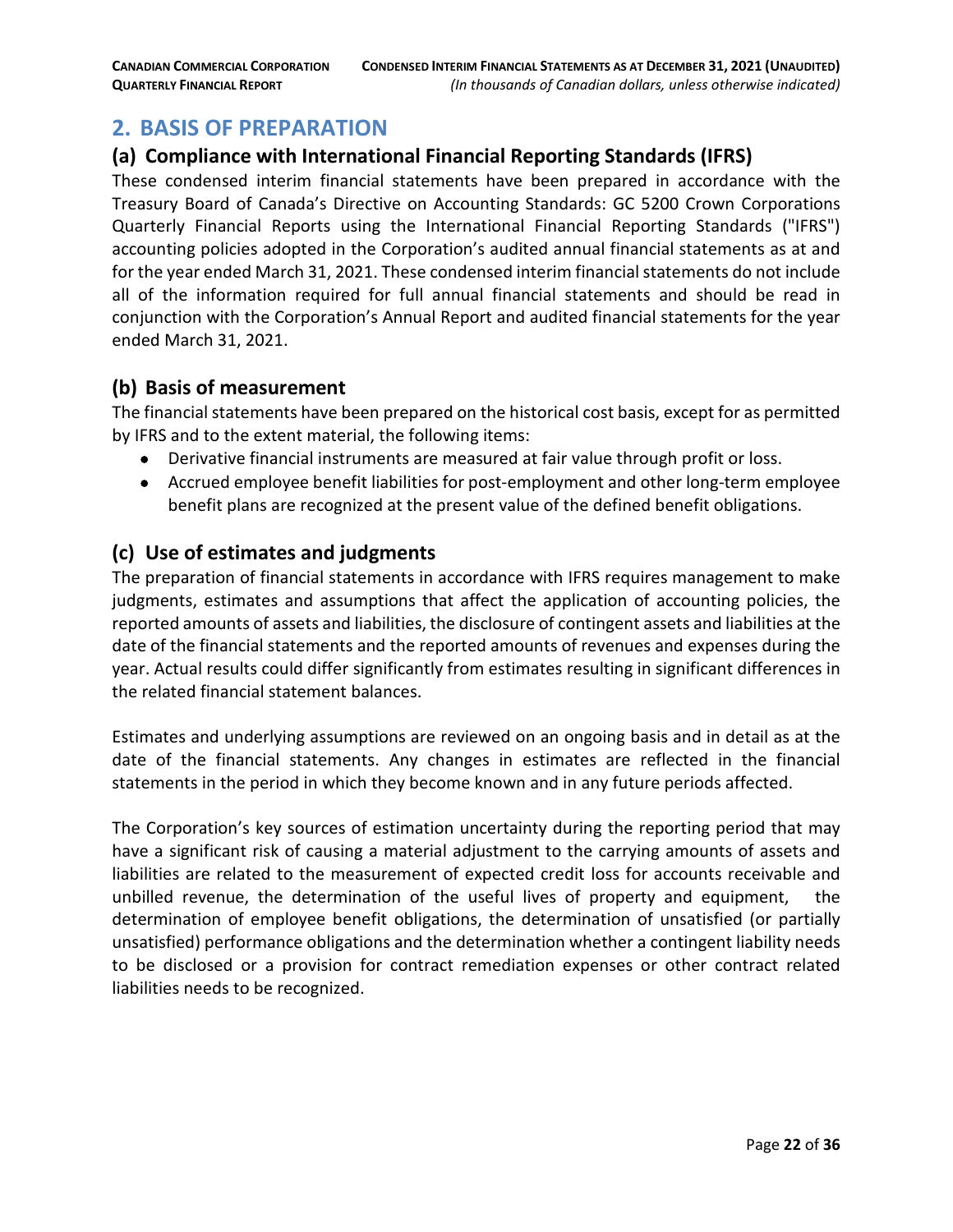The critical judgements that management has made in applying the Corporation's accounting policies and that have the most significant effect on the amounts recognized in the financial statements are related to the determination of the amount and timing of revenue recognition and related expenses, the accounting for cost recovery transactions, the assessment whether there have been significant changes in credit risks impacting the expected credit loss for accounts receivable and unbilled revenue, the determination of right-of-use assets and lease liabilities and the determination of whether an item is recognized in the financial statements as a provision or disclosed as a contingent liability.

#### *Impact of COVID-19*

In addition to the significant estimates and the critical judgements mentioned previously, management has assessed the impact of the COVID-19 pandemic on the Corporation in the preparation of the financial statements based on available information without undue cost or effort and has not recognized any allowance for expected credit loss or provisions nor identified any contingent liabilities to disclose as a result of COVID-19 as at December 31, 2021. However, the increase in both the magnitude and duration of the pandemic may result in future changes in estimates that may affect the timing of future revenue recognition, the accounting and disclosure for provisions, contingent liabilities and allowance for expected credit losses. Further information on the impact of COVID-19 on the Corporation is disclosed in note 12(d).

# **(d) Functional and presentation currency**

The Corporation's functional and presentation currency is the Canadian dollar.

# <span id="page-22-0"></span>**3. SIGNIFICANT ACCOUNTING POLICIES**

The accounting policies applied in the preparation of these condensed interim financial statements are consistent with those disclosed in the Corporation's audited annual financial statements for the year ended March 31, 2021.

# <span id="page-22-1"></span>**4. CASH AND CASH EQUIVALENTS**

Cash and cash equivalents balances include advances received from foreign buyers and others not yet paid to Canadian exporters and amounts held back from Canadian exporters to be remitted at later dates in accordance with the terms and conditions of contracts. Also, see note 12 for a description of the Corporation's revolving line of credit that is included in the balance of Cash.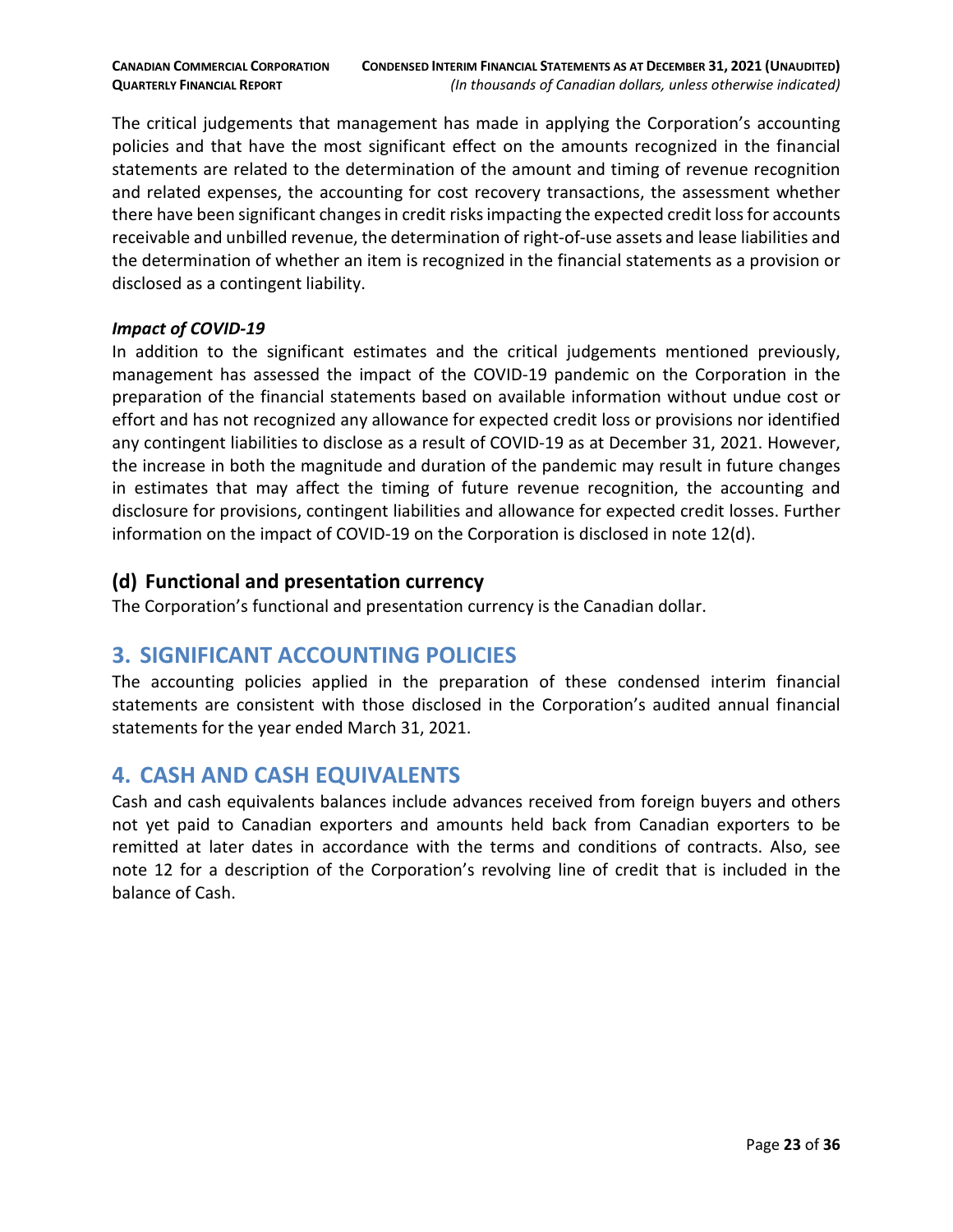The components of cash and cash equivalents were as follows as at:

|                           | December 31, |                              |  | March 31, |
|---------------------------|--------------|------------------------------|--|-----------|
|                           |              | 2021                         |  | 2021      |
| Cash                      | S            | 39,344                       |  | 30,297    |
| Notice deposits           |              | 10,581                       |  | 5,538     |
| Short term investments    |              | $\qquad \qquad \blacksquare$ |  | 13,613    |
| Cash and cash equivalents | S            | 49,925                       |  | 49,448    |

Cash and cash equivalents had the following balances by currency as at:

|                  | December 31, 2021 |          | March 31, 2021 |             |  |
|------------------|-------------------|----------|----------------|-------------|--|
|                  | Original          | Canadian | Original       | Canadian    |  |
|                  | currency          | dollars  | currency       | dollars     |  |
| Canadian dollars | 27,092            | 27,092   | 19,599         | 19,599      |  |
| U.S. dollars     | 17,634            | 22,279   | 23,380         | 29,381      |  |
| Chinese renminbi | 2,782             | 554      | 2,440          | 468         |  |
|                  |                   | 49,925   |                | S<br>49,448 |  |

# <span id="page-23-0"></span>**5. ACCOUNTS RECEIVABLE**

Accounts receivable include amounts that are due to the Corporation for Fees for service invoiced and yet to be collected, amounts due from foreign buyers related to amounts already paid to Canadian exporters and other amounts primarily from Canadian government organizations. These amounts are based on normal international trade terms and are generally non-interest bearing.

The Corporation's accounts receivable consisted of the following as at:

|                                    | December 31, |             | March 31, |
|------------------------------------|--------------|-------------|-----------|
|                                    |              | 2021        | 2021      |
| Accounts receivable                | S            | $30,443$ \$ | 23,884    |
| Accrued receivables                |              | 289         | 96        |
| Allowance for expected credit loss |              | (146)       | (146)     |
|                                    |              | 30,586      | 23,834    |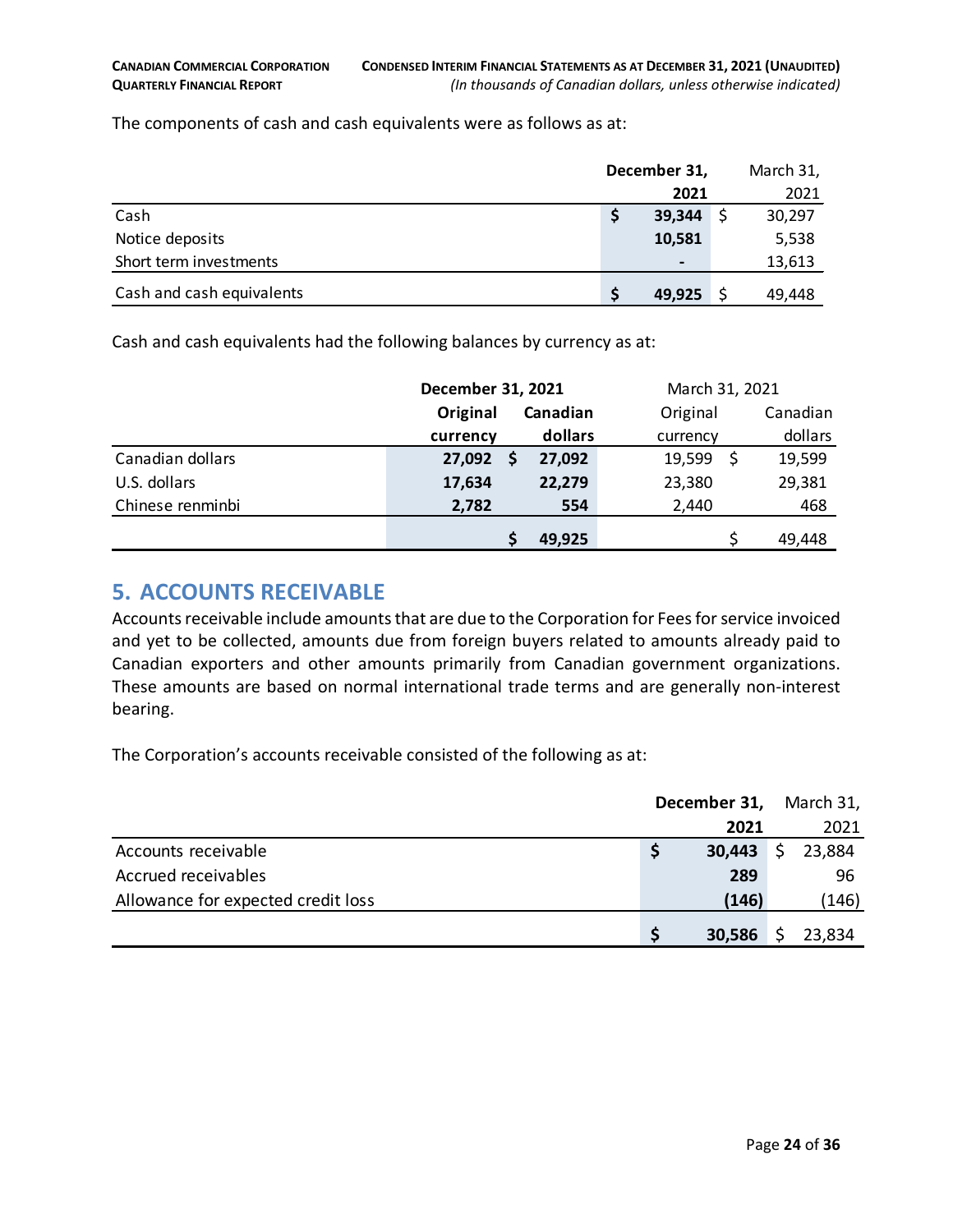The accounts receivable are presented on the Statement of Financial Position as follows as at:

|             | December 31, March 31, |        |
|-------------|------------------------|--------|
|             | 2021                   | 2021   |
| Current     | 30,578 \$ 22,699       |        |
| Non-current | 8                      | 1,135  |
|             | $30,586$ \$            | 23,834 |

The currency profile of the Corporation's accounts receivable was as follows as at:

|                  | December 31, 2021 |   |          | March 31, 2021 |  |          |
|------------------|-------------------|---|----------|----------------|--|----------|
|                  | Original          |   | Canadian | Original       |  | Canadian |
|                  | currency          |   | dollars  | currency       |  | dollars  |
| U.S. dollars     | 23,478            | S | 29,661   | 18,343         |  | 23,051   |
| Canadian dollars | 925               |   | 925      | 783            |  | 783      |
|                  |                   |   | 30,586   |                |  | 23,834   |

Credit and market risks related to accounts receivable are disclosed in note 12.

# <span id="page-24-0"></span>**6. OTHER ASSETS**

The Corporation's other assets included the following as at:

|                   | December 31, |      |  | March 31, |
|-------------------|--------------|------|--|-----------|
|                   |              | 2021 |  | 2021      |
| Prepaid expenses  |              | 463  |  | 456       |
| Unbilled revenues |              | 435  |  | 111       |
|                   |              | 898  |  | 567       |

# <span id="page-24-1"></span>**7. ACCOUNTS PAYABLE AND ACCRUED LIABILITIES**

Accounts payable and accrued liabilities represent amounts due related to the Corporation's administrative and operating expenses, amounts due to Canadian exporters from amounts received from foreign buyers and other miscellaneous amounts due. These amounts are due on normal trade terms.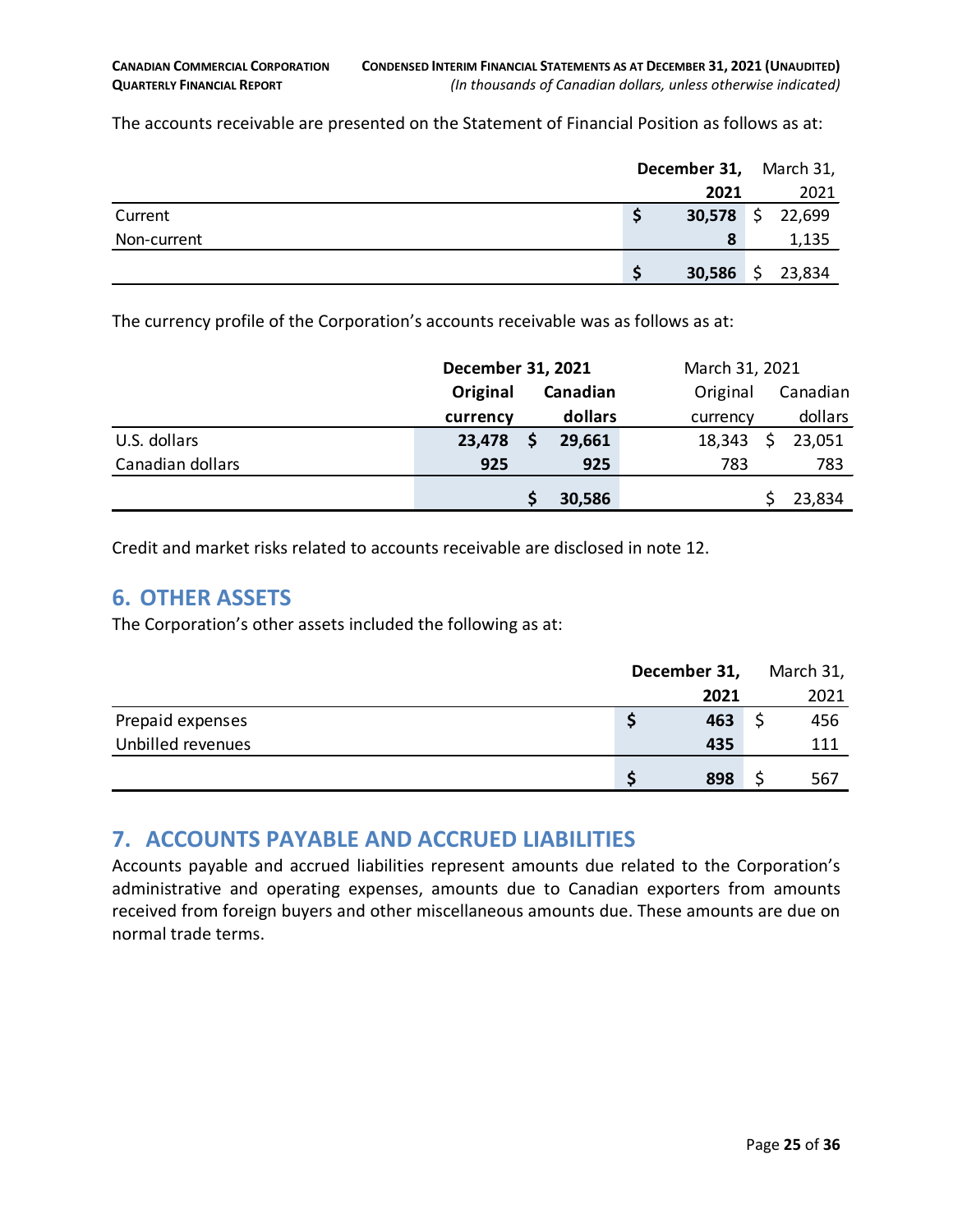The Corporation's accounts payable and accrued liabilities consisted of the following as at:

|                            |   | December 31, |  |        |
|----------------------------|---|--------------|--|--------|
|                            |   | 2021         |  | 2021   |
| Accounts payable           | S | 32,485       |  | 24,216 |
| <b>Accrued liabilities</b> |   | 3,194        |  | 2,631  |
|                            | S | 35,679       |  | 26,847 |

The currency profile of the Corporation's accounts payable and accrued liabilities was as follows as at:

|                  | December 31, 2021 |          | March 31, 2021 |          |  |  |
|------------------|-------------------|----------|----------------|----------|--|--|
|                  | Original          | Canadian |                | Canadian |  |  |
|                  | currency          | dollars  | currency       | dollars  |  |  |
| U.S. dollars     | 25,271            | 31,928   | 18,534         | 23,293   |  |  |
| Canadian dollars | 3,740             | 3,740    | 3,486          | 3,486    |  |  |
| Chinese renminbi | 56                | 11       | 354            | 68       |  |  |
|                  |                   | 35,679   |                | 26,847   |  |  |

Market and liquidity risks related to accounts payable and accrued liabilities are disclosed in note 12.

# <span id="page-25-0"></span>**8. DEFERRED REVENUE**

The change in the Corporation's deferred revenue was as follows:

|                                                                    | December 31, | March 31, |
|--------------------------------------------------------------------|--------------|-----------|
|                                                                    | 2021         | 2021      |
| Balance at the beginning of the year                               | 405          | 547       |
| Plus: additional deferred revenue, net of refunds                  | 100          | 107       |
| Less: amounts recognized as Fees for service or cost recovery      | (177)        | (285)     |
| Impact of netting unbilled and deferred revenue from same contract | (203)        | 36        |
| Balance at the end of the period                                   | 125          | 405       |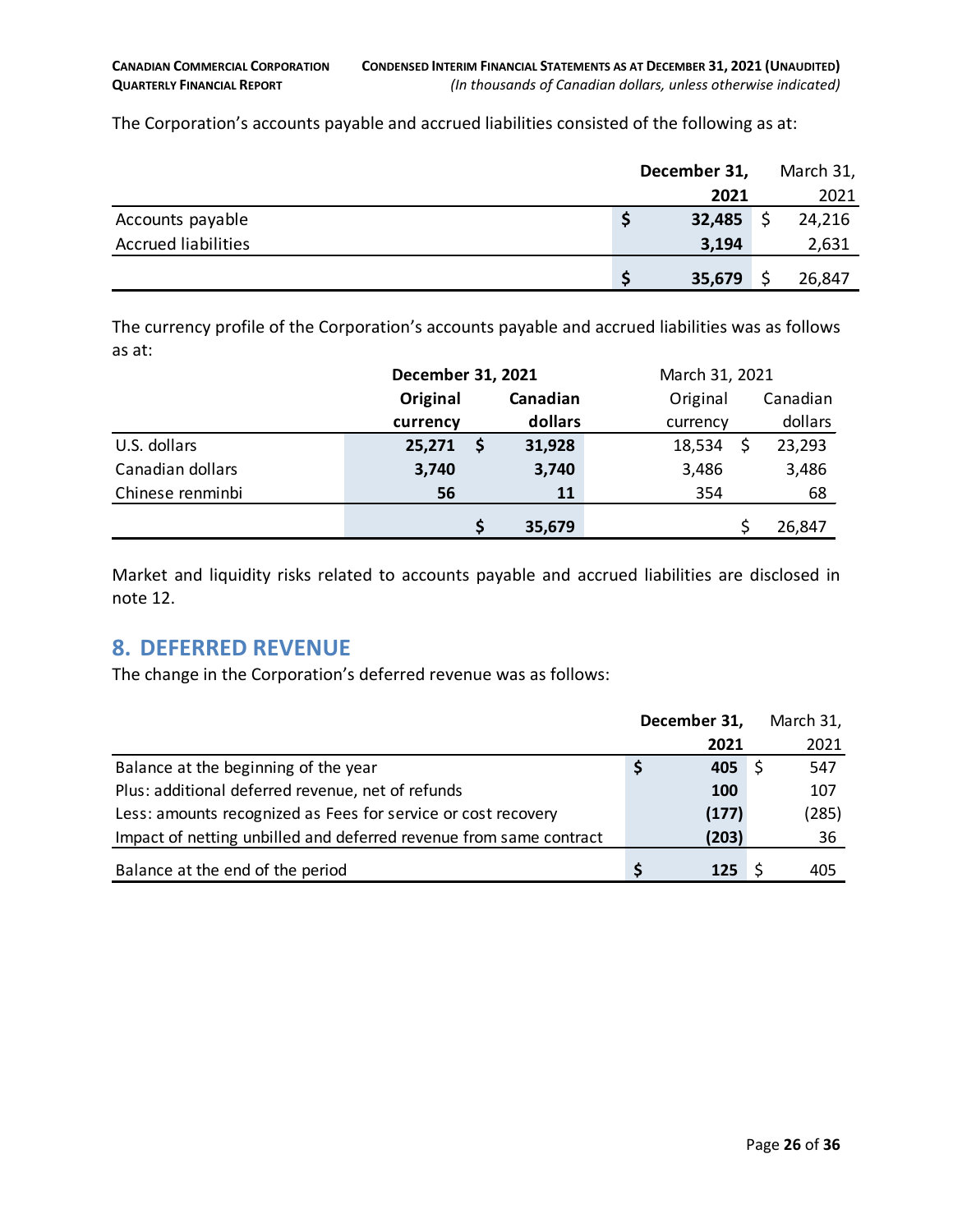# <span id="page-26-0"></span>**9. DEFERRED GOVERNMENT FUNDING**

In May 2021, the Corporation received \$13.0 million from the Department of Finance Canada for the 2021-22 fiscal year. This funding is to be used exclusively for the costs of administration of the DPSA.

A reconciliation of the Corporation's deferred government funding is as follows:

|                                                       | December 31, |         |
|-------------------------------------------------------|--------------|---------|
|                                                       |              | 2021    |
| Balance at the beginning of the year                  |              |         |
| Plus: funding received from the Governement of Canada |              | 13,000  |
| Less: government funding revenue recognized           |              | (9,688) |
| Balance at the end of the period                      |              | 3,312   |

During the three and nine month periods ended December 31, 2021, the Corporation recognized revenue of \$3,566 and \$9,688 respectively, received from the Government of Canada for the costs to administer the DPSA.

During the three and nine month periods ended December 31, 2020, the Corporation recognized revenue of \$4.0 million received from the Government of Canada for operational expenditures. The amount received was unrestricted and was not repayable.

# <span id="page-26-1"></span>**10. LEASE LIABILITIES**

The Corporation's leasing activities relate to office space and office equipment.

In November 2014, the Corporation entered into a fifteen-year lease agreement for office space at the Corporation's current location. The lease payments commenced on December 1, 2016, and the lease expires at the end of November 2031 with an option to extend the term of the lease for an additional five years.

A reconciliation of the Corporation's lease liabilities is as follows:

|                                      | December 31, |       |  | March 31, |
|--------------------------------------|--------------|-------|--|-----------|
|                                      |              | 2021  |  | 2021      |
| Balance at the beginning of the year |              | 6,418 |  | 6,836     |
| Interest expense                     |              | 146   |  | 205       |
| Lease payments                       |              | (468) |  | (623)     |
| Balance at the end of the period     |              | 6,096 |  | 6,418     |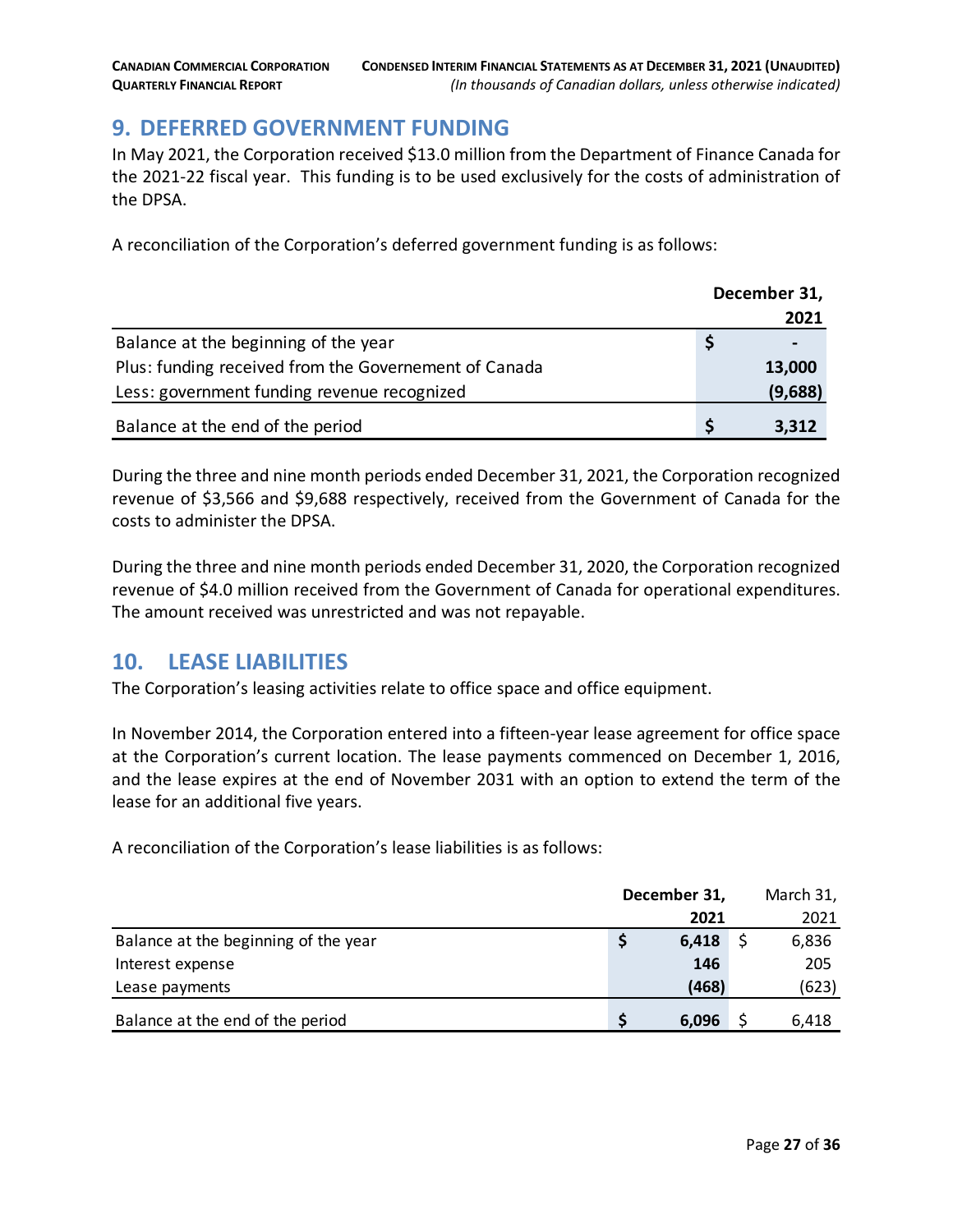The lease liabilities are presented on the Statement of Financial Position as follows as at:

|             | December 31, | March 31, |
|-------------|--------------|-----------|
|             | 2021         | 2021      |
| Current     | 501          | 446       |
| Non-current | 5,595        | 5,972     |
|             | 6,096        | 6,418     |

Interest expense related to lease liabilities are included in finance cost. For the three and nine month periods ended December 31, 2021, the Corporation's administrative expenses include \$206 and \$560 respectively (\$188 and \$604 for the three and nine month periods ended December 31, 2020) of variable lease payments not included in the measurement of lease liabilities. For the three and nine month periods ended December 31, 2021 and December 31, 2020, there were no significant expenses related to leases of low-value assets and short-term leases for which the recognition exemption has been applied.

# <span id="page-27-0"></span>**11. CAPITAL MANAGEMENT**

The Corporation's objective with respect to capital is to preserve and strengthen its capital base through prudent risk management. This objective and the implementation of strategies to optimize operating surpluses ensures that capital is available to facilitate investments in people and processes and to mitigate any potential losses related to operational, performance and credit risk.

The Corporation defines capital as its contributed capital and retained earnings. The Corporation's contributed capital consists of the capital contributed by the Government of Canada. The capital allocation model used by the Corporation determines the capital required across three risk areas: operational risk, performance risk, and credit risk.

The Corporation is not subject to externally imposed capital requirements.

Key strategies used by the Corporation to manage its capital base include: minimizing contract remediation expenses, balancing smart growth with operating expenses, minimizing foreign exchange exposure and optimizing interest income. The Corporation may be required to return to the Government of Canada any part of capital deemed to be in excess of the amount required for the purposes for which the Corporation was constituted.

The Corporation's breakdown of supply of capital was as follows as at:

|                     | December 31, |        |  | March 31, |
|---------------------|--------------|--------|--|-----------|
|                     |              | 2021   |  | 2021      |
| Contributed capital |              | 10,000 |  | 10,000    |
| Retained earnings   |              | 15,205 |  | 12,091    |
|                     |              | 25,205 |  | 22,091    |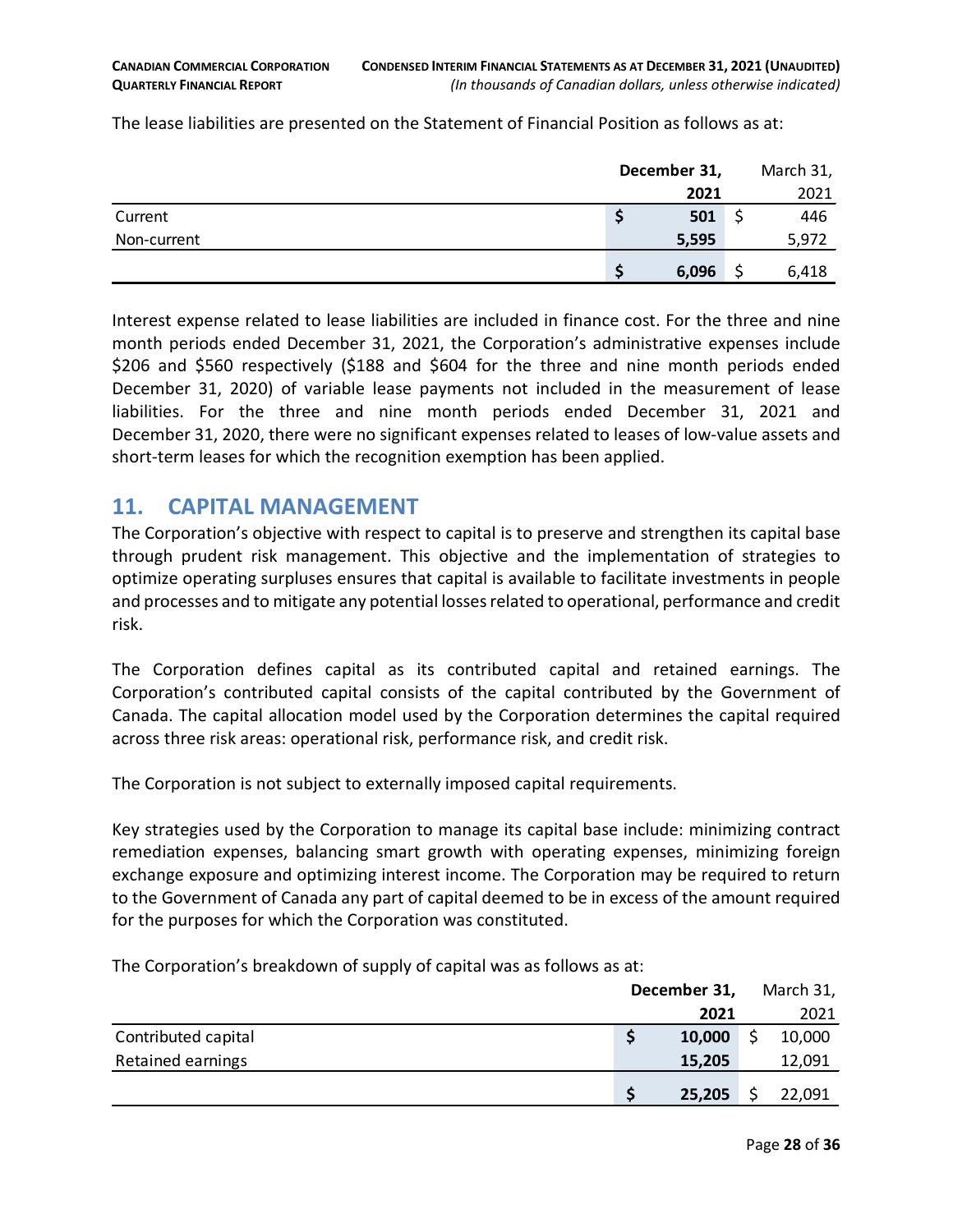# <span id="page-28-0"></span>**12. RISK MANAGEMENT AND FINANCIAL INSTRUMENTS**

As described in the Corporation's Annual Report and audited financial statements for the year ended March 31, 2021, the Corporation is exposed to credit risk, market risk and liquidity risk as a result of holding financial instruments. The following section is a description of the most significant risks associated with financial instruments and how the Corporation manages its risk exposure.

# **(a) Credit risk**

Credit risk is the risk that one party to a financial instrument will cause a financial loss for the other party by failing to discharge an obligation. The credit risk arises principally from the Corporation's cash and cash equivalents, accounts receivable and unbilled revenue which includes Fees for service due to the Corporation. The carrying amount of financial assets recorded in the financial statements represents the maximum exposure to credit risk.

#### *Cash and cash equivalents*

The Corporation invests surplus funds to earn investment income with the objective of maintaining safety of principal and providing adequate liquidity to meet cash flow requirements. The Corporation's exposure to credit risk from investing cash and cash equivalents is minimized through compliance with the Corporation's Board of Directors approved investment policy, which specifies approved investment instruments and portfolio limits. The Corporation invests cash and cash equivalents in highly liquid demand deposits and temporary investments with a Canadian chartered bank. Investments must maintain credit ratings at or above thresholds identified from at least two of the agencies listed below:

- Moody's rating of P1
- Standard and Poor's ("S&P") rating of A1
- Dominion Bond Rating Service ("DBRS") rating of R1 (low)

#### *Accounts receivable*

The Corporation has credit risk related to accounts receivable which includes Fees for service revenue and other amounts owed to the Corporation. Other amounts include situations where the Corporation may agree to pay DPSA and non-DPSA invoices at the request of Canadian exporters prior to receiving funds from the US Department of Defence or other foreign buyers.

Since the DPSA foreign buyer is rated AAA by recognized rating agencies, the credit exposure is minimized to acceptable levels. For non-DPSA foreign buyers, the Corporation assesses the credit risk to ensure it is also within acceptable levels.

As at December 31, 2021, 49% (March 31, 2021 — 26%) of the Corporation's accounts receivable were from AAA credit rated counterparties.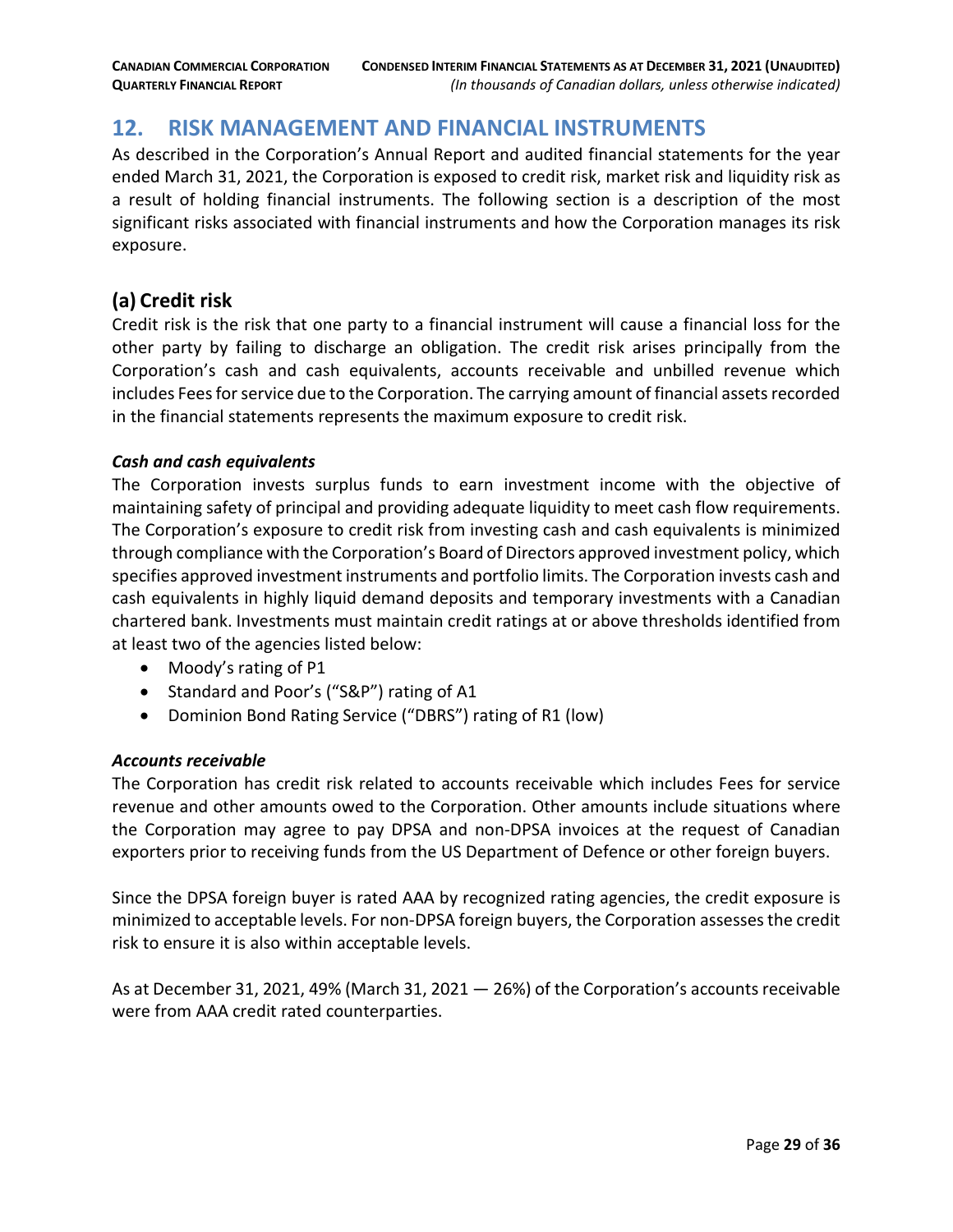The Corporation measures a loss allowance on accounts receivable equal to the lifetime expected credit loss. The lifetime expected credit loss is estimated based on the Corporation's historical credit loss experience adjusted for factors specific to foreign buyers or other entities including credit risk rating, general economic conditions and an assessment of both the current and forecasted direction of conditions at the reporting date.

Since March 31, 2021, there has been no movement in lifetime expected credit loss recognized for accounts receivable in accordance with the simplified approach set out in *IFRS 9.* When applicable, changes in allowance for expected credit loss are included in the Other expenses' component of Administrative expenses.

As at December 31, 2021, the Corporation recognized a loss allowance for expected credit loss of \$89 related to accounts receivable from foreign buyers and other entities arising from contracts with customers. There has been no change in the estimation techniques or significant assumptions made during the current reporting period.

The maximum exposure to credit risk for accounts receivable by geographic region was as follows as at:

|                               | December 31, |   | March 31,                |
|-------------------------------|--------------|---|--------------------------|
|                               | 2021         |   | 2021                     |
| Asia *                        | \$<br>14,969 | Ş | 17,019                   |
| <b>United States</b>          | 14,189       |   | 5,445                    |
| Canada                        | 865          |   | 772                      |
| Central America and Caribbean | 357          |   | 554                      |
| Africa                        | 194          |   | $\overline{\phantom{a}}$ |
| South America                 | 12           |   | 44                       |
|                               | \$<br>30,586 |   | 23,834                   |

\* Includes Middle East

Accounts receivable are considered past due when the payer has failed to make the payment by the contractual due date. The ageing profile of the Corporation's past due accounts receivable was as follows as at:

|                            | December 31, | March 31, |
|----------------------------|--------------|-----------|
|                            | 2021         | 2021      |
| $<$ 30 days                | 2,408<br>Ş   | 390       |
| $>$ 30 days and < 180 days | 6,856        | 4,495     |
| $>180$ days                | 4,929        | 1,115     |
|                            | 14,193       | 6,000     |

Except for the amounts included in allowance for expected credit loss, all overdue accounts receivable are considered fully collectable as at December 31, 2021.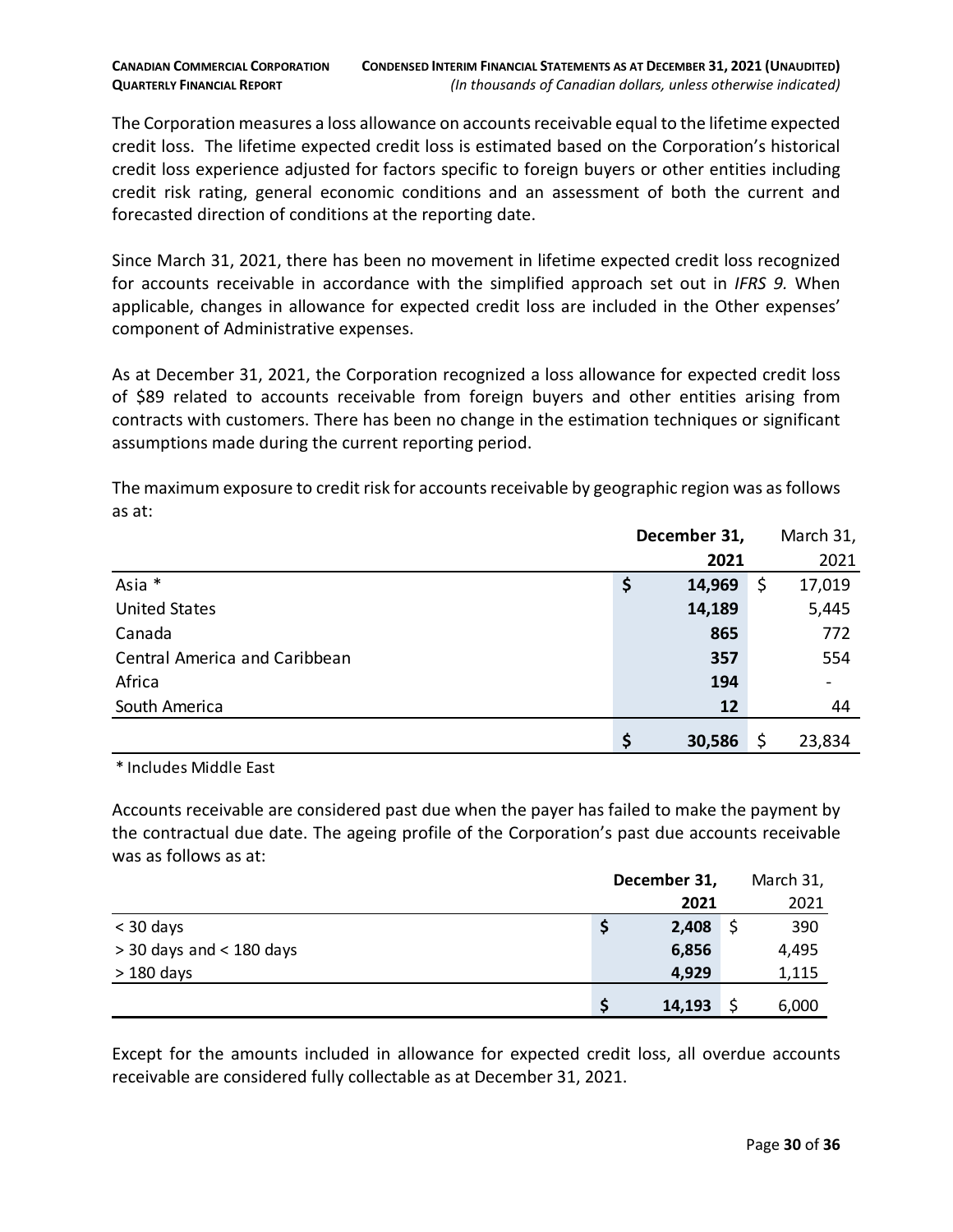When applicable, accounts receivable from the ABP contract covered by payments expected to be received beyond 12 months after the reporting period are presented as long term. As at December 31, 2021, there were no long-term receivable related to the ABP contract. As at March 31, 2021, these receivables were categorized as level 2 in the fair value hierarchy and the Corporation had determined that their fair value approximated their carrying value using the income approach.

# **(b)Market risk**

Market risk is the risk that the fair value or future cash flows of a financial instrument will fluctuate because of changes in market rates. Market risk comprises three types of risk: currency risk, interest rate risk and other price risk. The Corporation is not exposed to significant interest rate risk or other price risk, however, as noted below, does have currency risk exposure. The Corporation has no significant derivatives or embedded derivatives that require recognition as an asset or liability on the Statement of Financial Position.

#### *Currency Risk*

Currency risk is the risk that the fair value or future cash flows of a financial instrument will fluctuate because of changes in foreign exchange rates. The Corporation is exposed to foreign currency risk due to timing differences between the recognition of Fees for service revenue and actual cash receipt for certain contracts. As at December 31, 2021, the Corporation's currency risk exposure is minimal.

# **(c) Liquidity risk**

Liquidity risk is the risk that an entity will encounter difficulty in meeting obligations associated with financial liabilities that are settled by delivering cash or another financial asset.

Liquidity risk is minimized through compliance with the Corporation's investment policy whereby cash and cash equivalents are invested in highly liquid demand deposits and temporary investments with a Canadian financial institution in order to meet financial obligations on a timely basis.

A potential claim for damages for non-performance of outstanding contracts could create liquidity risk for the Corporation. To mitigate this risk, the Corporation has contractual recourse that consists of, in all material respects, back-to-back contractual obligations from Canadian exporters in an amount equal to the value of the contract. In addition, the Corporation receives an indemnity from the exporter against any additional costs incurred by entering into the back-to-back contractual relationship. In order to further mitigate its overall liquidity risk exposure from non-performance on contracts, the Corporation may supplement this recourse by requiring the Canadian exporter to provide commercial securities including holdbacks, bank guarantees, surety bonds, parent guarantees, insurance assignments, property liens, personal guarantees and shareholder cash to be held in trust with the Corporation.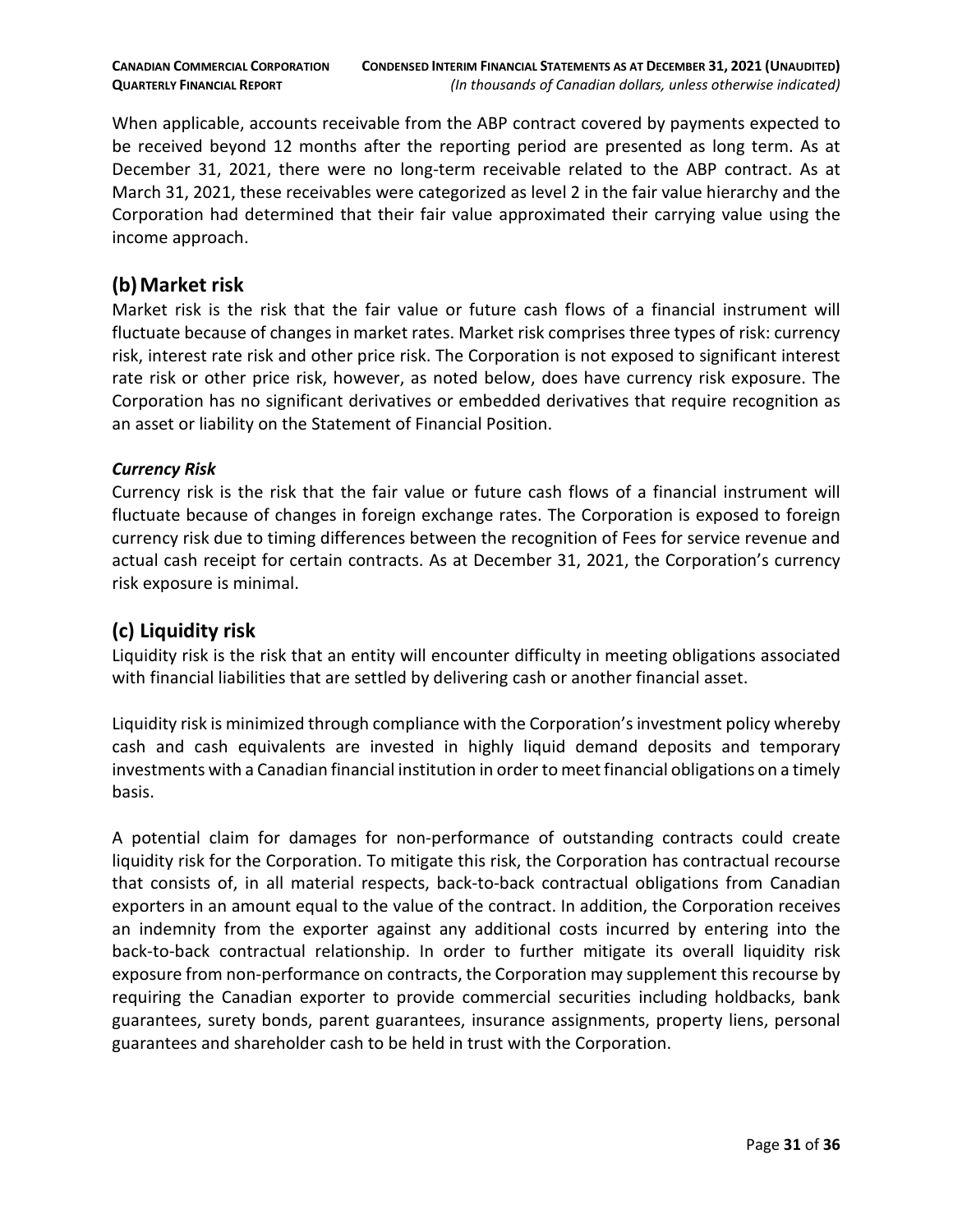As part of the normal course of business, management assesses the likelihood of any contingent liabilities. Contingent liabilities with respect to certain unresolved contract issues are disclosed in note 17(b).

Under contract terms, other than DPSA related contracts, payments to Canadian exporters are usually not made in advance of receipt of payment from foreign buyers, and therefore do not expose the Corporation to liquidity risk.

The CCC Act permits the Corporation to borrow from the Consolidated Revenue Fund or enter into other credit arrangements or indemnities from other sources for an amount not to exceed \$90.0 million.

The Corporation has a revolving credit facility providing access to funds in the amount of \$40.0 million (March 31, 2021 – \$40.0 million) Canadian or its U.S. dollar equivalent. The credit facility is used exclusively for the Corporation's working capital requirements to facilitate payments to Canadian exporters under the DPSA business line.

As per contractual terms in the DPSA business line, the Corporation commits to payments to Canadian exporters within thirty days on most contracts. For the International contracts, the Corporation commits to payments within two to five business days from receipt of payments from the foreign buyer. At times, collection of amounts from the foreign buyer on DPSA contracts can take more than thirty days. This can occasionally result in the Corporation using the credit facility in the normal course of operations. Indebtedness under this agreement is unsecured and this credit facility has an expiry date of June 30, 2022 subject to extension by the Minister of Finance or the approval of a corporate plan. As at December 31, 2021, the draw on this line of credit was nil (March 31, 2021 — nil).

#### *Accounts payable and accrued liabilities*

Accounts payable and accrued liabilities are due on normal trade terms. The maturity profile of the Corporation's accounts payable and accrued liabilities was as follows as at:

|          | December 31, | March 31, |  |  |
|----------|--------------|-----------|--|--|
|          | 2021         | 2021      |  |  |
| < 1 year | 35,679       | 26,847    |  |  |
|          | 35,679       | 26,847    |  |  |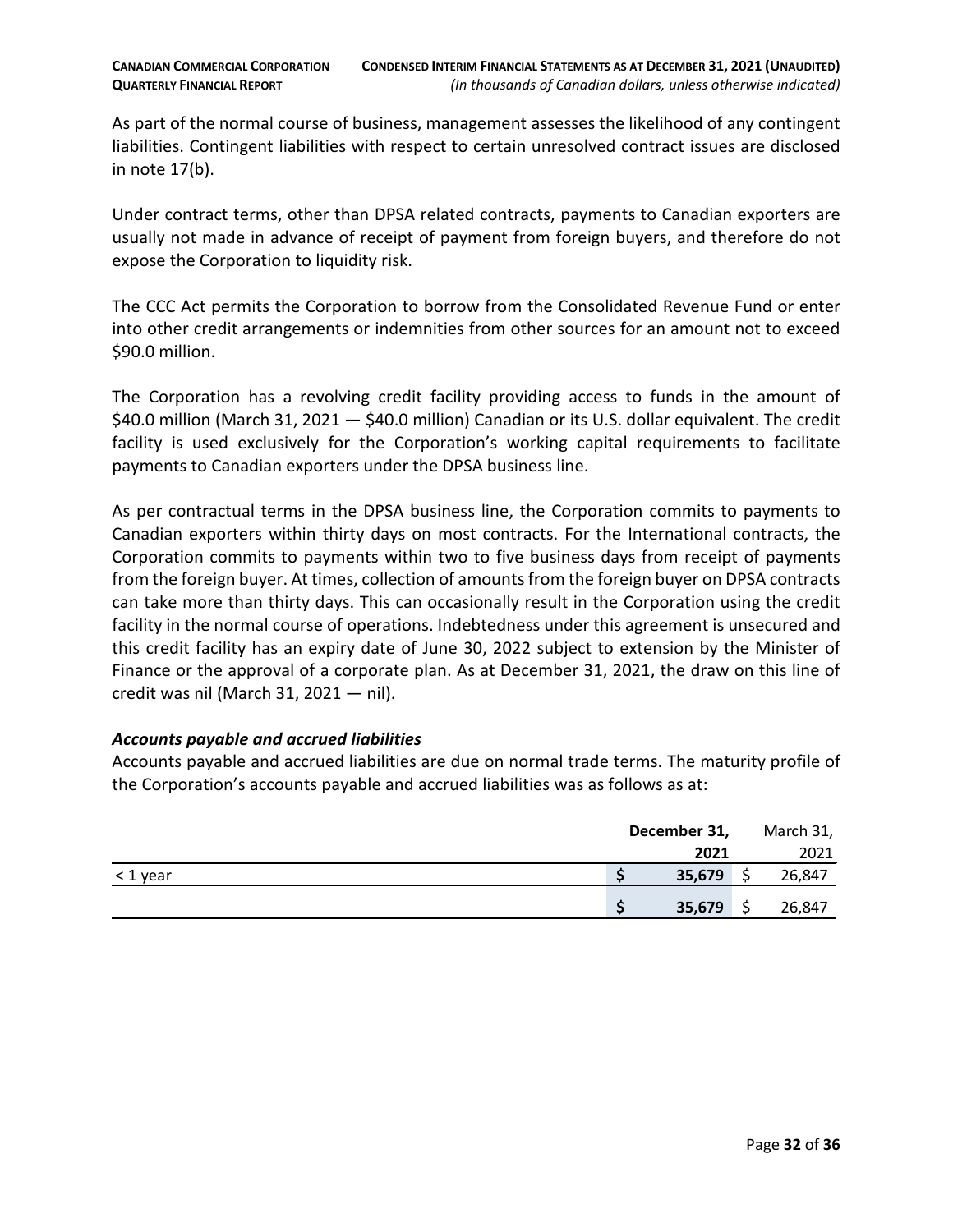# **(d)Risk associated to COVID-19**

COVID-19 has impacted the following risks for the Corporation:

#### *Business environment risk*

Potential foreign buyers may adjust their procurement plans to focus on their domestic response to COVID-19 which could result in decreased demand for the Corporation's services and therefore, impacting its revenue generating potential. The Corporation monitors environmental changes resulting from COVID-19 to manage this risk and adapts processes as necessary. Additionally, the magnitude of the adverse economic impact of COVID-19 may differ from one country to another which may impact the credit risk associated to the Corporation's accounts receivable and unbilled revenue from its foreign buyers. To manage this risk, the Corporation closely monitors the aging of its accounts receivable and unbilled revenue and monitors the general economic conditions of its foreign buyers to determine whether there has been an increase in credit risk and whether any allowance for expected credit loss should be recognized. As at December 31, 2021, the Corporation's allowance for expected credit loss are not related to COVID-19.

#### *Supplier performance risk*

COVID-19 may impact exporters' capacity to meet their contractual obligations either through possible reduced sales volumes or impacted supply chains. Ultimately, some companies may fail during the pandemic. To manage this risk, the Corporation monitors the financial condition of its exporter portfolio and assesses whether any provision for contract remediation should be recognized or a contingent liability disclosed. As at December 31, 2021, the Corporation has not recognized any provisions nor identified any contingent liabilities to disclose as a result of COVID-19.

# <span id="page-32-0"></span>**13. REVENUE FROM CONTRACTS WITH CUSTOMERS**

#### **(a) Disaggregation of Fees for service revenue**

For the three and nine month periods ended December 31, the sources of the Corporation's Fees for service revenue were as follows:

|                                  | For the three months<br>ended December 31 |       |  |       | For the nine months<br>ended December 31 |        |      |        |
|----------------------------------|-------------------------------------------|-------|--|-------|------------------------------------------|--------|------|--------|
|                                  | 2020<br>2021                              |       |  | 2021  |                                          |        | 2020 |        |
| International business           | S                                         | 8,380 |  | 4.784 | S                                        | 9,495  |      | 10,790 |
| Lottery programs                 |                                           | 155   |  | 204   |                                          | 604    |      | 506    |
|                                  | S                                         | 8,535 |  | 4,988 | S                                        | 10,099 |      | 11,296 |
| Government of Canada initiatives |                                           | 522   |  | 544   |                                          | 1,567  |      | 1,589  |
|                                  |                                           | 9,057 |  | 5,532 |                                          | 11,666 |      | 12,885 |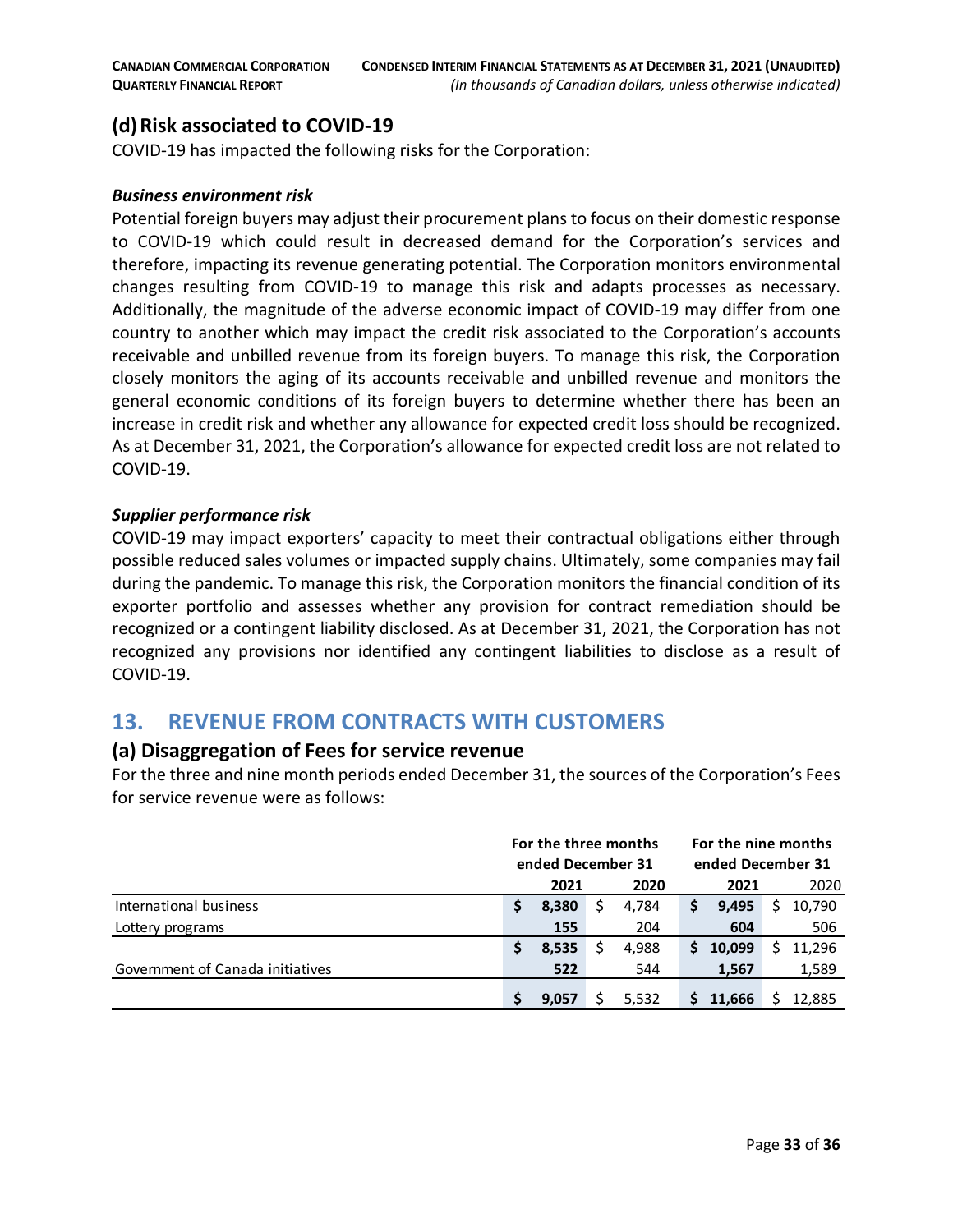# **(b) Unsatisfied (or partially unsatisfied) performance obligations**

Unsatisfied, or partially unsatisfied, contractual performance obligations are mostly due to services which are yet to be provided by the Corporation over the remaining duration of the contract. The following table sets out the estimated transaction prices allocated to unsatisfied, or partially unsatisfied contracted performance obligations of the Corporation to be met in the future and the estimated timing of revenue recognition as at December 31, 2021. Actual amounts may differ from these estimates due to a variety of factors, including the unpredictable nature of customer behaviour, industry regulation and the economic and political environments in which the Corporation operates.

|          | December 31, |
|----------|--------------|
|          | 2021         |
| < 1 year | 11,914       |
| > 1 year | 19,678       |
|          | 31,592       |

The above amounts do not include the variable consideration portions of the lottery programs as they cannot be reliably estimated.

# <span id="page-33-0"></span>**14. OTHER INCOME**

The Corporation earns other income from various sources which are typically not from international business activities. The table below illustrates the sources of other income for the three and nine month periods ended December 31:

|                      |  | For the three months<br>ended December 31 |  |      |  | For the nine months<br>ended December 31 |  |      |  |
|----------------------|--|-------------------------------------------|--|------|--|------------------------------------------|--|------|--|
|                      |  |                                           |  |      |  |                                          |  |      |  |
|                      |  | 2021                                      |  | 2020 |  | 2021                                     |  | 2020 |  |
| Discounting income   |  | $45 \quad$                                |  | 54S  |  | 91                                       |  | 191  |  |
| Miscellaneous income |  | 16                                        |  | 17   |  | 47                                       |  | 51   |  |
|                      |  | $61 \quad$                                |  | 71 S |  | 138                                      |  | 242  |  |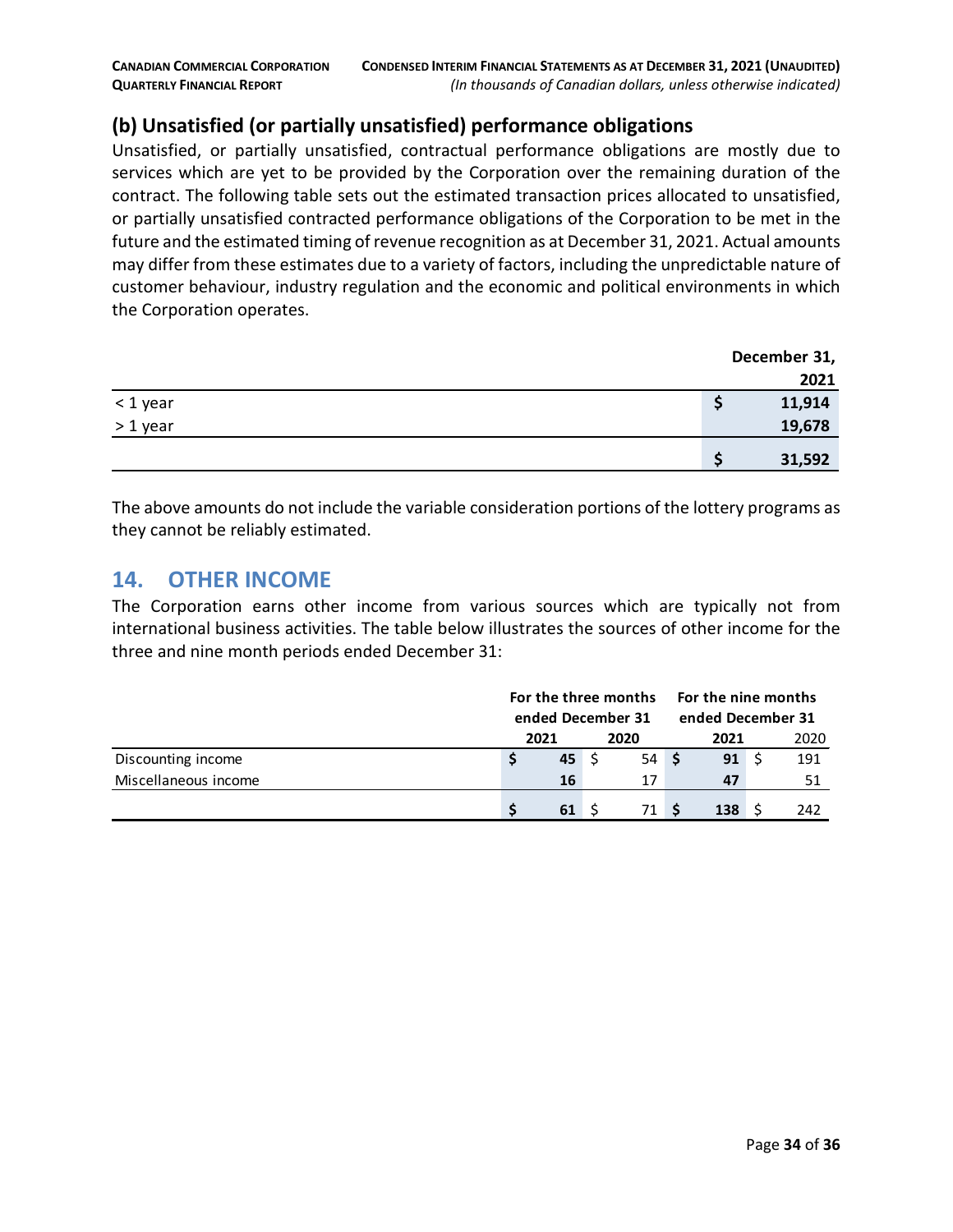# <span id="page-34-0"></span>**15. ADMINISTRATIVE EXPENSES**

Administrative expenses for the three and nine month periods ended December 31 are as follows:

|                                             | For the three months |                   |    |       | For the nine months |        |    |        |  |  |
|---------------------------------------------|----------------------|-------------------|----|-------|---------------------|--------|----|--------|--|--|
|                                             |                      | ended December 31 |    |       | ended December 31   |        |    |        |  |  |
|                                             |                      | 2021              |    | 2020  |                     | 2021   |    | 2020   |  |  |
| Workforce compensation and related expenses | \$                   | 4,379             | \$ | 4,053 | \$                  | 13,173 | \$ | 12,448 |  |  |
| Contract management services                |                      | 642               |    | 639   |                     | 1,926  |    | 1,918  |  |  |
| Consultants                                 |                      | 355               |    | 347   |                     | 1,032  |    | 778    |  |  |
| Rent and related expenses                   |                      | 232               |    | 241   |                     | 682    |    | 784    |  |  |
| Software, hardware and support              |                      | 198               |    | 157   |                     | 594    |    | 544    |  |  |
| Depreciation                                |                      | 148               |    | 193   |                     | 439    |    | 569    |  |  |
| Communications                              |                      | 72                |    | 102   |                     | 177    |    | 248    |  |  |
| Travel and hospitality                      |                      | 100               |    | 2     |                     | 135    |    | 23     |  |  |
| Other expenses                              |                      | 71                |    | 71    |                     | 212    |    | 198    |  |  |
|                                             | \$                   | 6.197             | Ś  | 5.805 | S                   | 18.370 | Ś  | 17,510 |  |  |

# <span id="page-34-1"></span>**16. RELATED PARTY TRANSACTIONS**

The Corporation is related in terms of common ownership to all Government of Canada departments, agencies and Crown corporations. The Corporation enters into transactions with these entities in the normal course of business, under the same terms and conditions that apply to unrelated parties, and as such the transactions approximate fair value.

# <span id="page-34-2"></span>**17. CONTINGENCIES**

# **(a) Collateral**

The value of outstanding deliverables to be performed by Canadian exporters for which the Corporation, on behalf of the Government of Canada, has guaranteed performance to foreign government buyers as at December 31, 2021 was \$7.8 billion (March 31, 2021 — \$9.4 billion).

To manage performance risk of outstanding deliverables, the Corporation has contractual recourse that consists, in all material respects, of corresponding deliverables from Canadian exporters in the same amount. The collateral pledged by Canadian exporters is to mitigate counterparty risk to the deliverables guaranteed by the Corporation in the event of non-performance claims against the Corporation for reasons related to the Canadian exporter failing to perform per the terms and conditions of contracts. In addition, to further mitigate the overall exposure to potential damage claims for non-performance, and depending upon the results of its due diligence, the Corporation may supplement this recourse by requiring the Canadian exporter to provide commercial securities including holdbacks, bank guarantees, surety bonds, parent guarantees, insurance assignments, property liens, personal guarantees and shareholder cash held in trust with the Corporation.